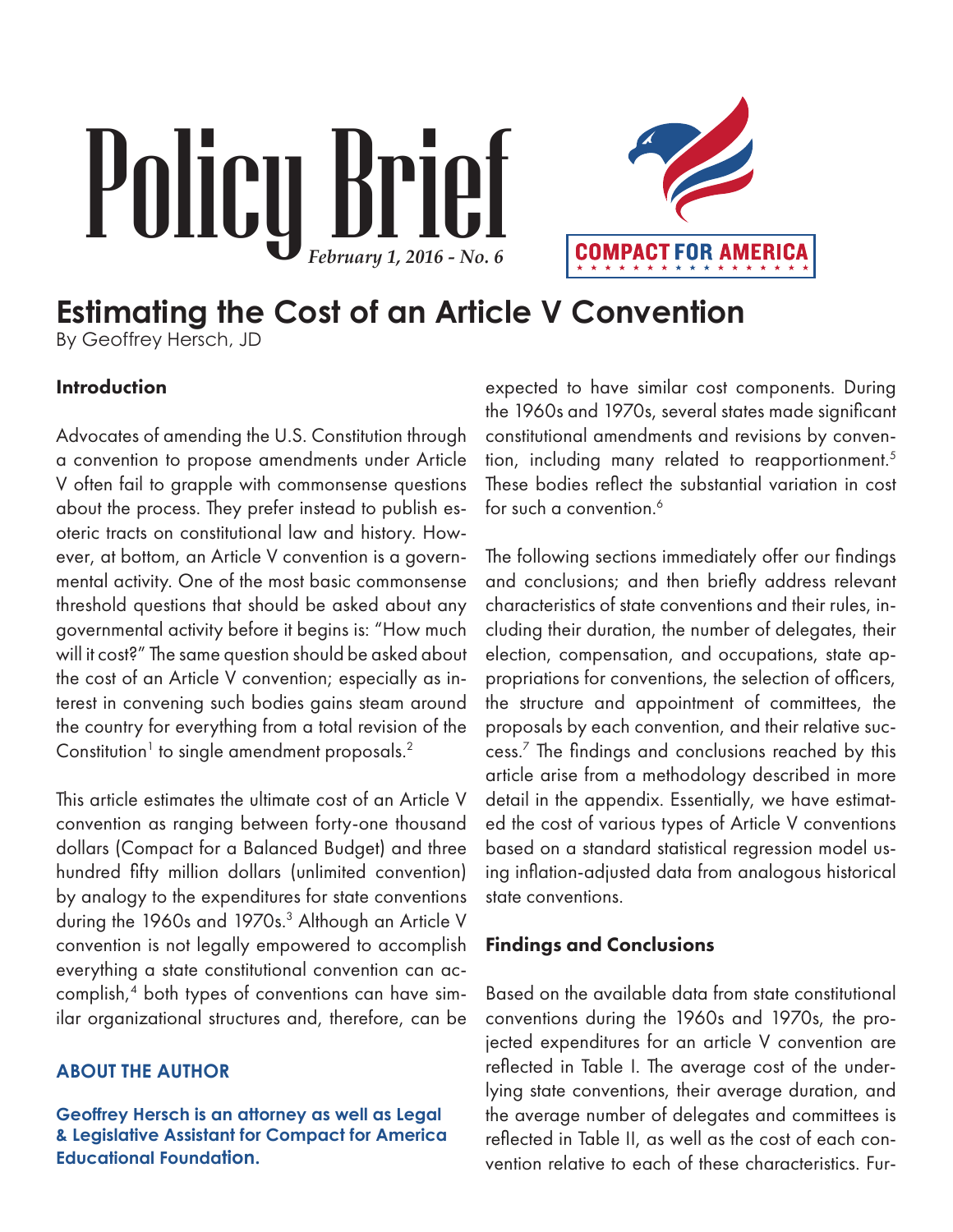thermore, the following pages provide a breakdown of information regarding state conventions based on the conventions that were limited in scope compared with those that were unlimited reflected in Tables III and IV respectively.

The first two estimates shown in Table I were based on an assumption of 9 delegates per state with 50 states attending the Article V convention (based on delegate appointment legislation proposed in Florida and New Hampshire). The third estimate is based

on the assumption that a laser-focused convention organized along the lines of the Compact for a Balanced Budget will involve 100 delegates (25 states appearing through their governors and 25 states appearing through three delegates), one committee of the whole, and a 24 hour convention duration. Based on those assumptions, the cost output was generated using a regression model constituted by the data shown in Table II for state conventions.8 The "lower," "fit," and "upper" prediction intervals in Table I are likely very conservative for the first two convention types because we relied on the regression model to estimate automatically the underlying duration and committee numbers based on our state convention data in Table II. This may understate the potential duration and numbers of committees at such conventions.9 For example, an unlimited or broadly limited Article V convention could easily have as many as 1000 delegates serving on 20 or more commit-

| <b>Projected Cost of an Article V Convention</b>                          |                                                            |               |               |  |  |  |  |  |
|---------------------------------------------------------------------------|------------------------------------------------------------|---------------|---------------|--|--|--|--|--|
|                                                                           | Lower                                                      | Fit           | <b>Upper</b>  |  |  |  |  |  |
| Limited conven-<br>tion of 450<br><b>Delegates</b>                        | \$13,203,000                                               | \$52,612,000  | \$92,021,000  |  |  |  |  |  |
| <b>Unlimited Con-</b><br>vention of 450<br><b>Delegates</b> a             | \$38,350,000                                               | \$191,193,000 | \$344,036,000 |  |  |  |  |  |
| <b>Limited Conven-</b><br>tion of 100<br>Delegates for 24-<br>hour period | N/A<br>(Plausible<br>Projection:<br>$$41,000$ <sup>b</sup> | \$791,392.10  | \$14,493,953  |  |  |  |  |  |

**Note.** *All figures in this table were rounded to the nearest thousand. The data for this table reflects the prediction intervals for the cost of each approach to an article V convention, based on the data reflected in Table II. Specifically, the data from that table—not including New Hampshire and New Jersey—was used to formulate multiple linear regressions for limited and unlimited conventions, based on their duration, the number of delegates, and the number of committees. The number of delegates—and the duration for the third category—were then input as new data and used with the regression models to create a prediction interval reflecting the projected cost for each convention approach. The descriptive statistics for the regressions mentioned above,*  while helpful to demonstrate the variation in the adjusted cost of conventions attributable to their duration and the number of *delegates and committees is less significant with respect to the prediction intervals provided in the table because the prediction interval necessarily accounts for uncertainty in a single prediction compared with a predicted mean of an additional sample. Note. The primary purpose of the regression models based on data reflected in Table II is to provide a method for establishing the prediction intervals in the above table. Therefore, although the t-statistic and p-value for each variable provides interesting insight into their relationship with the adjusted cost of a convention, the p-values for each of the regression models in their entirety reflect a sufficient relationship to establish significance with 90% confidence and the above prediction intervals necessarily account for the potential error in projecting the cost of a single convention. Thus, the models provide a more accurate estimation of an article V convention based strictly on the 1960s and 1970s state constitutional conventions than using minimum, maximum,* 

*and average figures alone.*

*<sup>a</sup> As discussed, the estimates provide merely a baseline prediction, however, these are subject to change where characteristics such as the number of delegates, the duration, or the number of committees are not controlled.* 

*<sup>b</sup> The lower bound of the estimate for a 100 delegate 24-hour convention is not available because the model for state conventions has a negative intercept and the limitations to only 100 delegates and a single day yield sufficiently low values that the projection exceeds the scope of the model and yields a negative cost. Therefore, the lower most bound of the prediction interval, without undermining its fit by trying to force the intercept, is most accurately stated as outside the scope of the model. Although the lower bound for a single-day, 100 delegate, limited convention exceeds the scope of the model, it is nonetheless possible to produce a reasonable projection. For example, the \$41,046 figure reflects the average daily per delegate cost for limited conventions, applied to 100 delegates, for a single 24-hour period, which provides a potential lower bound for the approach.*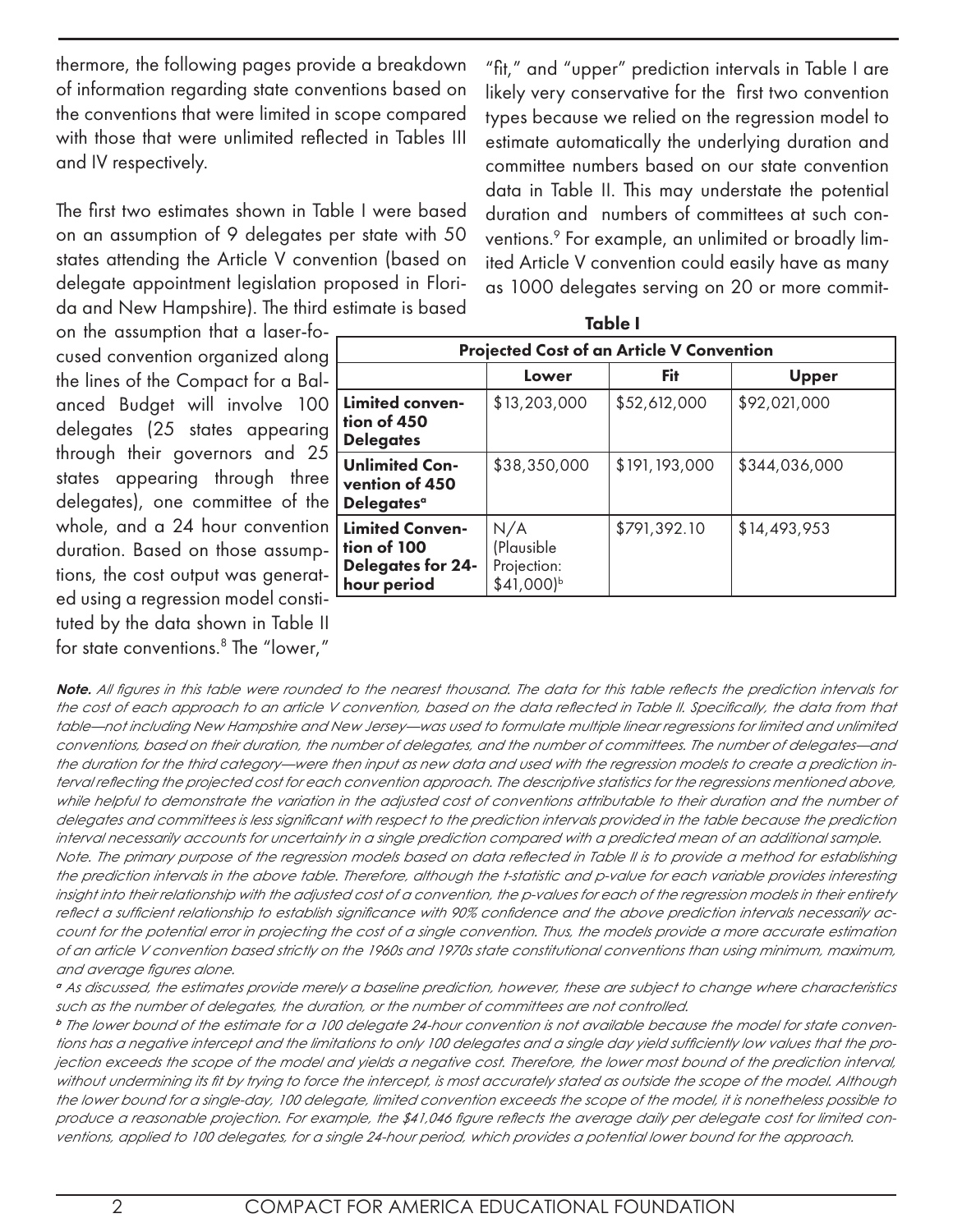| <b>Table II</b>     |                                        |                        |                         |                                                          |                                      |                                           |                                            |  |  |
|---------------------|----------------------------------------|------------------------|-------------------------|----------------------------------------------------------|--------------------------------------|-------------------------------------------|--------------------------------------------|--|--|
| <b>State</b>        | <b>Duration</b><br>(days) <sup>a</sup> | Delegates <sup>b</sup> | Committees <sup>c</sup> | <b>Inflation</b><br><b>Adjusted</b><br>Cost <sup>d</sup> | <b>Adjusted</b><br>Cost (per<br>day) | <b>Adjusted</b><br>Cost (per<br>delegate) | <b>Adjusted</b><br>Cost (per<br>committee) |  |  |
| Connecticut         | 166                                    | 84                     | 3                       | 3,777,000                                                | 22,752                               | 44,963                                    | 1,258,968                                  |  |  |
| Louisiana           | 470                                    | 132                    | 12                      | 15,756,000                                               | 41,572                               | 119,362                                   | 1,312,985                                  |  |  |
| Pennsylvania        | 144                                    | 163                    | 8                       | 11, 114,000                                              | 77,178                               | 68,182                                    | 1,389,200                                  |  |  |
| <b>Rhode Island</b> | 63                                     | 100                    | 9                       | 107,000                                                  | 1,701                                | 1,072                                     | 11,909                                     |  |  |
| <b>Tennessee</b>    | 218                                    | 99                     | 20                      | 2,749,000                                                | 7,121                                | 27,763                                    | 137,427                                    |  |  |
| <b>Texas</b>        | 203                                    | 181                    | 13                      | 18,341,000                                               | 89,905                               | 101,329                                   | 1,410,814                                  |  |  |
| Arkansas            | 694                                    | 100                    | 13                      | 2,209,000                                                | 3,183                                | 22,087                                    | 169,897                                    |  |  |
| Hawaii              | 125                                    | 102                    | 16                      | 5,474,000                                                | 43,794                               | 53,669                                    | 342, 137                                   |  |  |
| <b>Illinois</b>     | 372                                    | 116                    | 12                      | 18,673,000                                               | 50,195                               | 160,970                                   | 1,556,044                                  |  |  |
| Maryland            | 245                                    | 142                    | 11                      | 14,248,000                                               | 58,156                               | 100,339                                   | 1,295,291                                  |  |  |
| Michigan            | 545                                    | 144                    | 13                      | 1,273,000                                                | 2,336                                | 8,842                                     | 97,945                                     |  |  |
| Montana             | 190                                    | 100                    | 14                      | 2,933,000                                                | 15,439                               | 29,334                                    | 209,526                                    |  |  |
| <b>New Mexico</b>   | 126                                    | 70                     | 12                      | 1,621,000                                                | 12,763                               | 23, 155                                   | 135,073                                    |  |  |
| <b>New York</b>     | 217                                    | 186                    | 15                      | 71,241,000                                               | 328,300                              | 383,016                                   | 4,749,401                                  |  |  |
| <b>North Dakota</b> | 388                                    | 98                     | 13                      | 3,525,000                                                | 12,960                               | 35,970                                    | 271, 162                                   |  |  |
| <b>Average</b>      | 275                                    | 121                    | 12                      | 11,536,000                                               | 51, 157                              | 78,670                                    | 956,519                                    |  |  |

*Note. Averages for the first three columns were rounded to the nearest whole number, the average for adjusted cost to the nearest thousand, and averages for the final three columns to the nearest whole number. Further,*  figures for adjusted cost were rounded to the nearest thousand and figures for the adjusted cost by duration, the *number of delegates, and the number of committees were rounded to the nearest whole number.*

*Note. As mentioned, the duration of each convention reflects the date from which the body was convened until the date in which the vote for the first proposals by the relevant body was to be submitted to voters for approval. This standard is used because the different procedures for each convention make estimating the number of actual days each body was convened unclear. For example, certain conventions adjourned, but were later reconvened to make amendments, some were continuing bodies, others only held partial meetings for the entire body and largely operated through committees, and some initially met and adjourned for a period with committees working the interim. Thus, considering the ultimate goal of an article V convention would*  be proposal and ratification of an amendment, the amount of time from the initial convening until the date of *submission for voter approval is used as a standard to allow for reasonable comparison.*

*Note. All adjusted costs are calculated net of average annual CPI using data from the Bureau of Labor Statistics based on the appropriations made for each convention. See United States Department of Labor, Bureau of Labor Statistics, CPI Inflation Calculator, http://www.bls.gov/data/inflation\_calculator.htm.*

*<sup>a</sup> See infra at Page 8.*

- *<sup>b</sup> See infra at Page 8.*
- *<sup>c</sup> See infra at Pages 8-9.*

*<sup>d</sup> See infra at Page 10 (Appendix-Methodology).*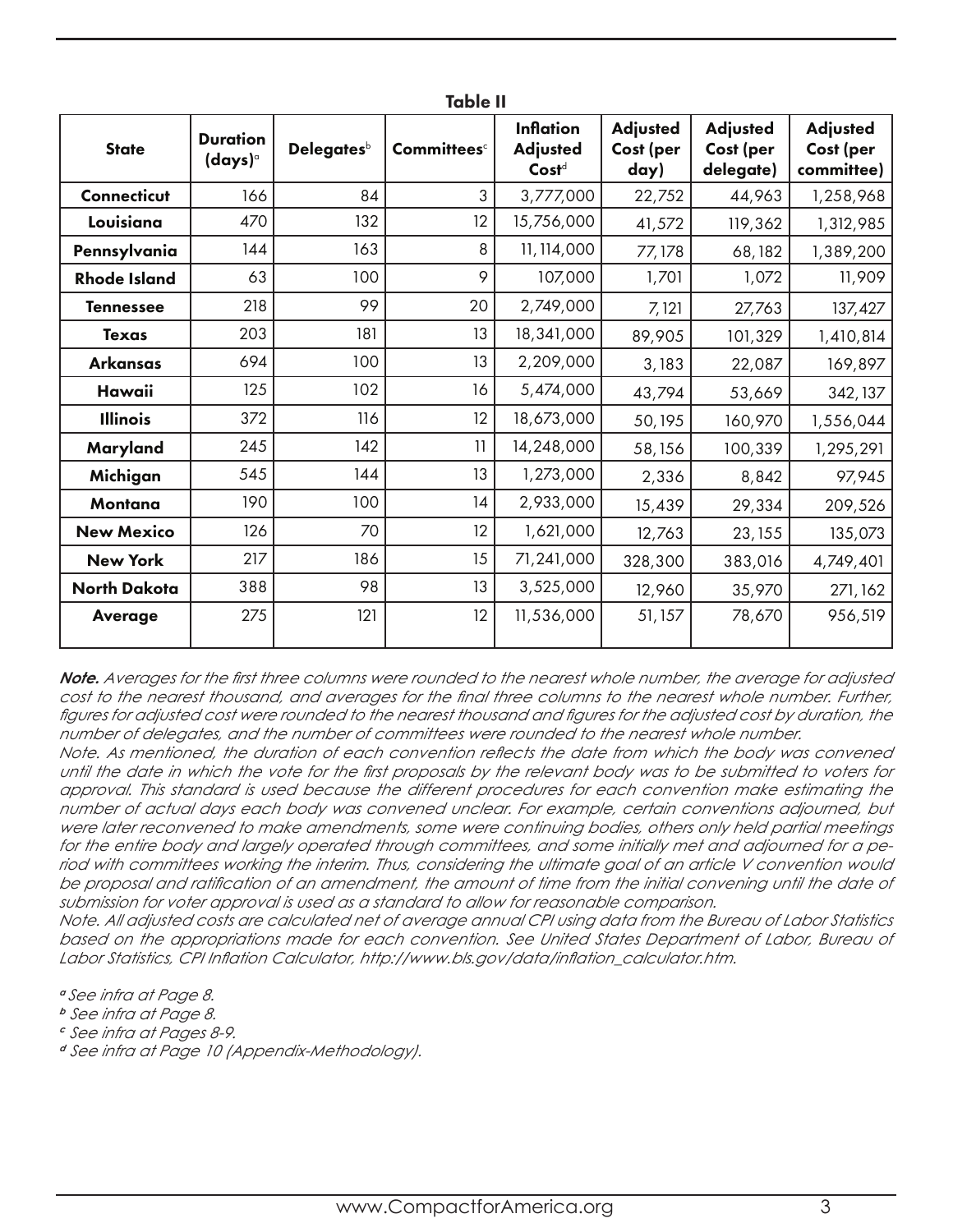tees.10 If we had inputted those specific numbers into

our model (while still using state convention data to estimate the likely duration), the "fit" prediction for an unlimited Article V convention would leap to \$205,123,110, with low and high bounds of \$59,353,767 and \$350,892,454.

### Limited Conventions

As used in this article, a "limited convention" is: a convention with authority to propose changes confined to specific subjects or areas.<sup>11</sup>

cut, Louisiana, New Jersey, Pennsylvania, Rhode Island, Tennessee,

Table III Limited Conventions State Duration<br>(days)  $\left\langle \mathrm{days}\right\rangle$  Delegates Committees Adjusted Committees Adjusted Co Adjusted Cost **Connecticut** 166 84 3 3,777,000 **Louisiana**  $\begin{vmatrix} 470 & 132 & 12 \end{vmatrix}$  15,756,000 Pennsylva**nia** | 144 | 163 | 8 11,114,000 **Rhode Island**  $\begin{array}{ccc} 63 & 100 & 9 & 107,000 \end{array}$ **Tennessee** 218 99 19 2,749,000 **Texas**  $\begin{vmatrix} 203 & 181 & 13 & 1,834,1000 \end{vmatrix}$ **Average 211 127 11 8,640,000** 

Conventions that were characterized *the adjusted cost, which is rounded to the nearest thousand. The data*  as limited bodies, included Connecti-*for this table reflects the figures provided in Table II limited to those Note. Averages were rounded to the nearest whole number, expect conventions characterized as limited conventions, meaning they did not have plenary authority to propose amendments.*

and Texas.12 On average, limited conventions lasted approximately 210 days, with 127 delegates serving on 11 committees.<sup>13</sup> Furthermore, average appropriations for limited conventions were \$7,668,375.25 when adjusted for inflation.<sup>14</sup> As a result, the average adjusted cost per day was \$35,448.97, the average adjusted cost per delegate was \$53,891.78,

and \$920,217.25 per committee. Finally, Figures 1–3 represent the relationship between the duration of limited conventions, the number of delegates and committees and the adjusted cost of each convention.

Figure 1 Limited Conventions: Adjusted Cost by Duration (Days)Adjusted Cost (Millions of Dollars) Adjusted Cost (Millions of Dollars) Texas 20 18 Louisiana 16 14 Pennsylvania 12 O 10 8 6 Connecticut Tennessee 4 2 Rhode Island 0 0 100 200 300 400 500 Duration (Days)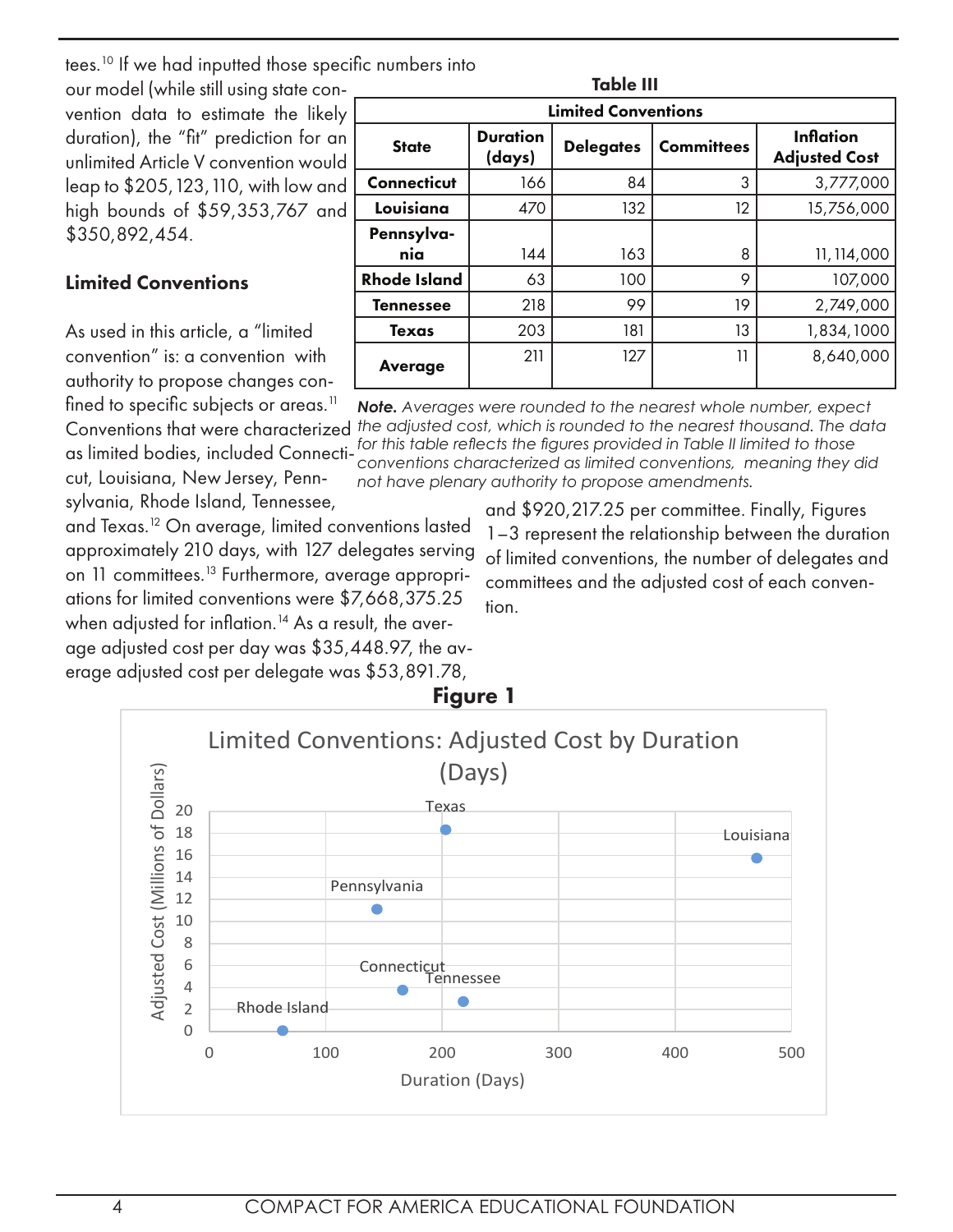

Figure 3 Limited Conventions: Adjusted Cost by Number of CommitteesAdjusted Cost (Millions of Dollars) Adjusted Cost (Millions of Dollars) Texas 20 18 Louisiana 16 14 Pennsylvania 12  $\bullet$ 10 8 6 Connecticut Tennessee 4 2 Rhode Island 0 0 5 10 15 20 Number of Committees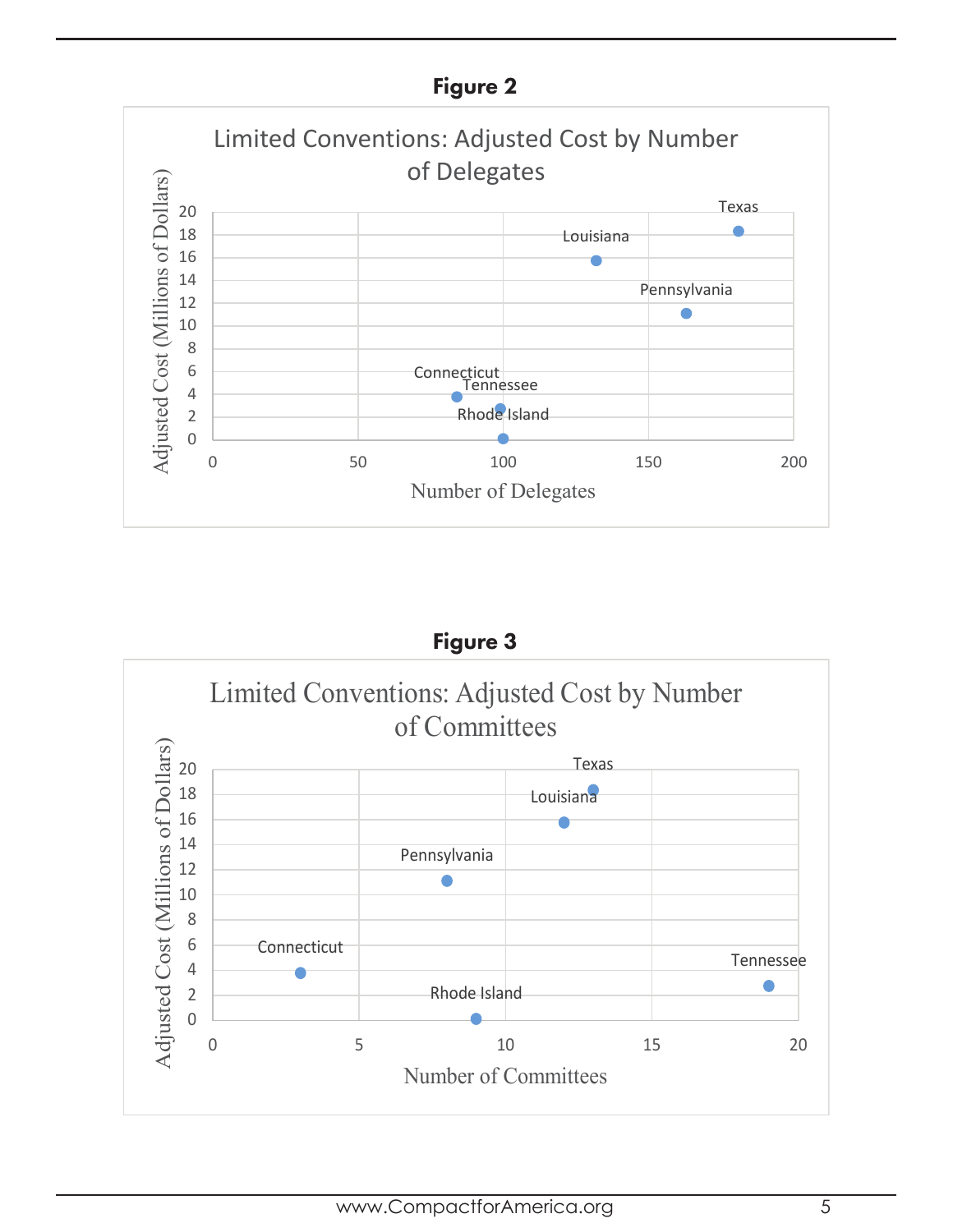### Unlimited Conventions

As used in this article, an unlimited convention is one that has complete authority to propose any constitutional change.15 The group of unlimited conventions included Arkansas, Hawaii, Illinois, Maryland, Michigan, Montana, New Hampshire, New Mexico, New York, and North Dakota.<sup>16</sup> The average duration for unlimited conventions was 322 days and composed of approximately 118 delegates and 13 committees.17 For unlimited conventions, the average cost adjusted for inflation was \$12,206,600.18.18 Finally, Figures 4–6 represent the relationship between the duration of limited conventions, the number of delegates and committees and the adjusted cost of each convention.

| <b>Table IV</b>     |                           |                |                   |                                          |  |  |  |  |
|---------------------|---------------------------|----------------|-------------------|------------------------------------------|--|--|--|--|
| <b>State</b>        | <b>Duration</b><br>(days) | Dele-<br>gates | <b>Committees</b> | <b>Inflation</b><br><b>Adjusted Cost</b> |  |  |  |  |
| Arkansas            | 694                       | 100            | 13                | 2,209,000                                |  |  |  |  |
| Hawaii              | 125                       | 102            | 16                | 5,474,000                                |  |  |  |  |
| <b>Illinois</b>     | 372                       | 116            | 12                | 18,673,000                               |  |  |  |  |
| Maryland            | 245                       | 142            | 11                | 14,248,000                               |  |  |  |  |
| Michigan            | 545                       | 144            | 13                | 1,273,000                                |  |  |  |  |
| Montana             | 190                       | 100            | 14                | 2,933,000                                |  |  |  |  |
| <b>New Mexico</b>   | 126                       | 70             | 12                | 1,621,000                                |  |  |  |  |
| New York            | 217                       | 186            | 15                | 71,241,000                               |  |  |  |  |
| <b>North Dakota</b> | 388                       | 98             | 13                | 3,525,000                                |  |  |  |  |
| <b>Average</b>      | 322                       | 118            | 13                | 13,466,000                               |  |  |  |  |
|                     |                           |                |                   |                                          |  |  |  |  |

*Note. Averages were rounded to the nearest whole number, expect the adjusted cost, which is rounded to the nearest thousand. Note. The data in this table reflects that from Table II, for only conventions characterized as unlimited conventions meaning they exercised complete authority in proposing amendments, revisions, or entirely new constitutions.*

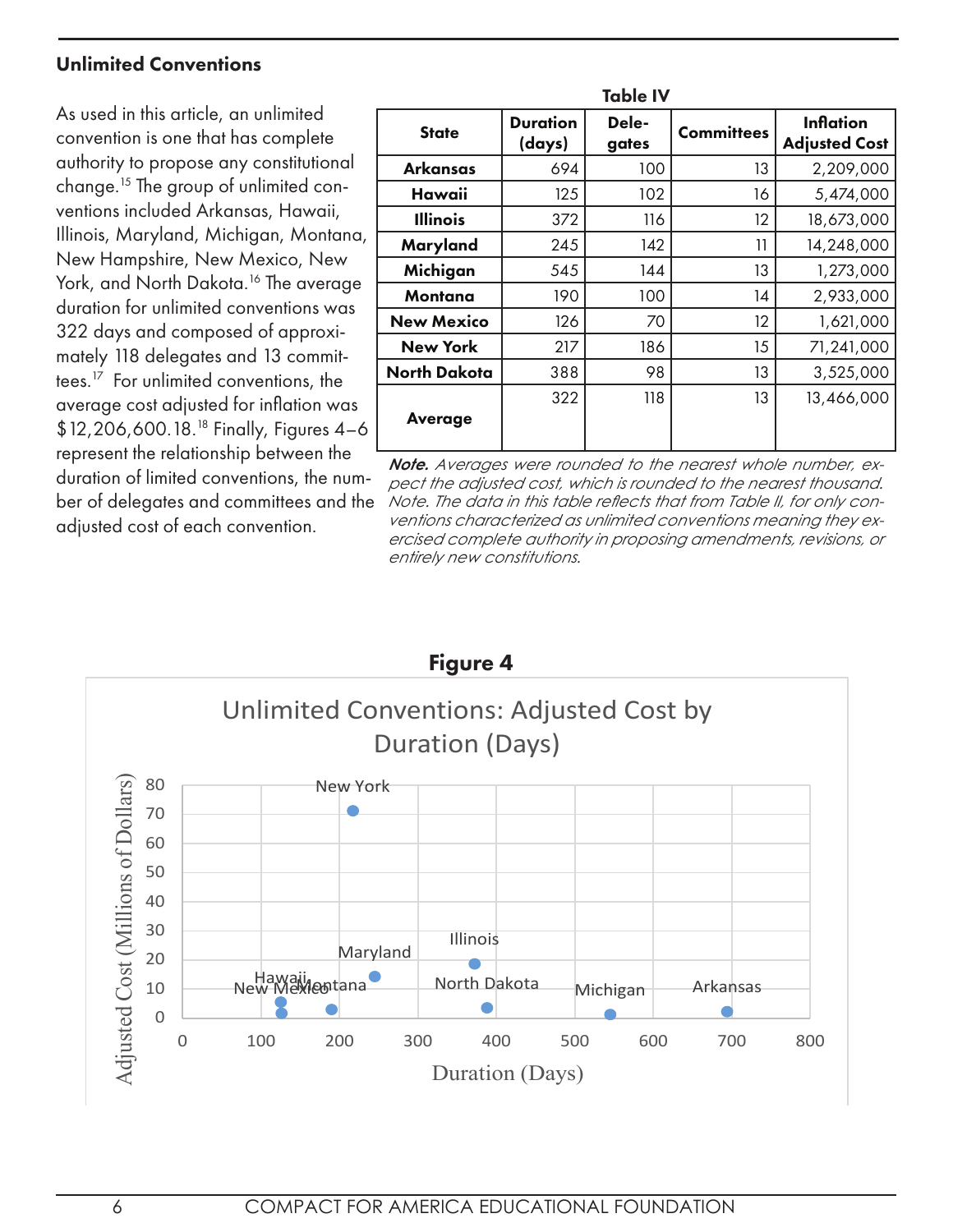### Figure 5



Figure 6

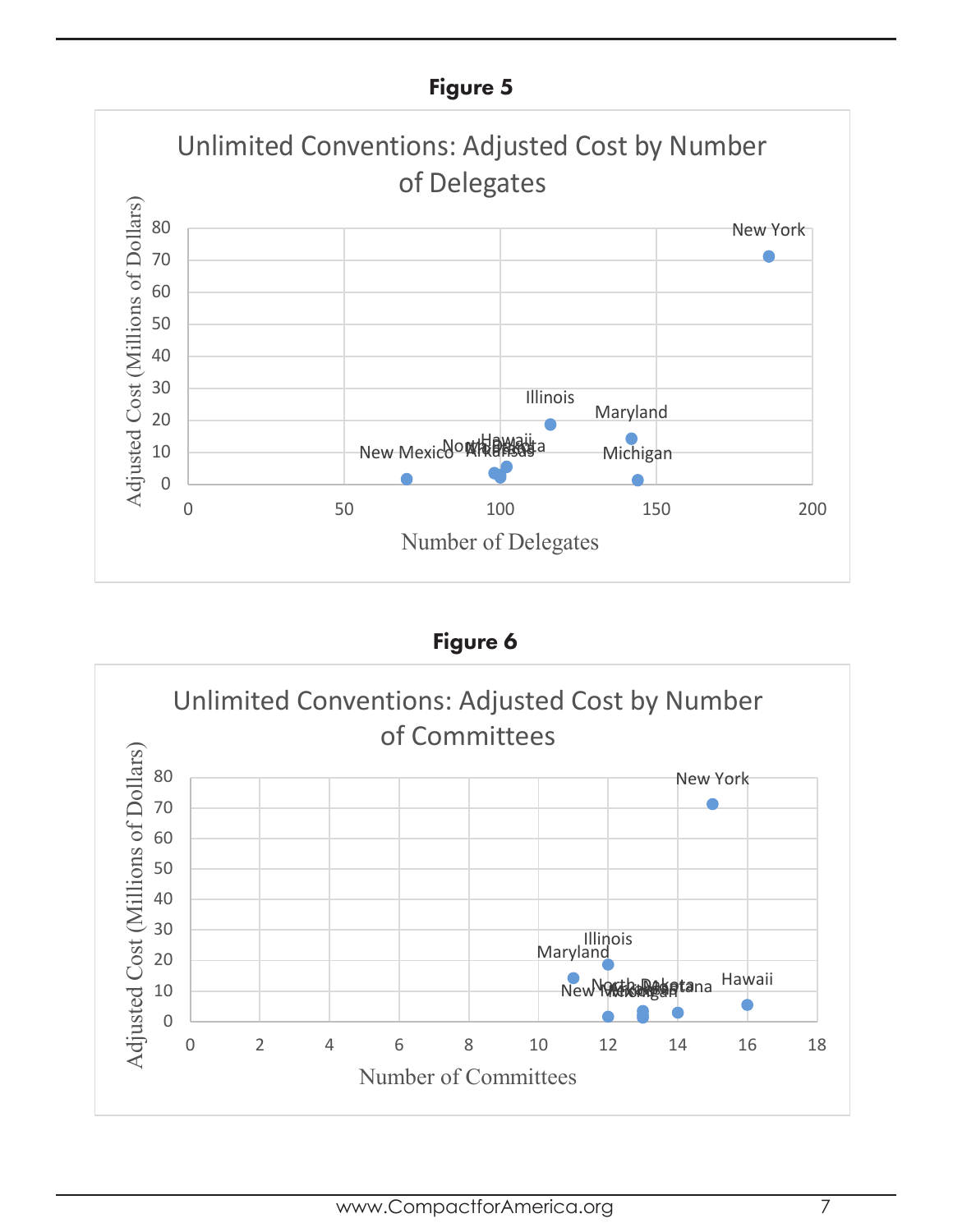### **Duration**

Assessing the duration of state conventions was challenging because in some cases, states appeared to regard a convention as a resumption of an earlier convention.<sup>19</sup> This forced us to make judgment calls on when to deem a convention adjourned and which iterations to exclude as outliers. Based on such judgment calls, we excluded Rhode Island's convention in the 1960s, which lasted nearly four years, as an anomaly. Instead, our model assumed that the duration of state constitutional conventions during the 1960s and 1970s varied substantially, with the shortest lasting several weeks and the longest lasting nearly two years.20

### **Delegates**

### New Mexico's seven-

ty-delegate conven-

tion was the smallest during the period contrasted by the four hundred delegates attending the New Hampshire constitutional convention.<sup>21</sup> Few other states had less than one hundred,<sup>22</sup> and all others had between one hundred and two hundred delegates.23 Almost every state provided for the election of a portion of delegates, if not all delegates.24 Delegates for Texas, however, exclusively included members of the state legislature.25 Delegates to the Hawaii convention were paid \$1,000 a month, up to \$4,000, mileage based on their location, and a per diem.<sup>26</sup> Illinois delegates received \$625 a month, not to exceed eight months, and a per diem for a maximum of 100 days, a postage allotment and expenses.27 Maryland delegates received a flat fee of \$2000 and a \$25 per diem for expenses.<sup>28</sup> Delegates in Michigan received \$7,500 and mileage once a month between their home and the convention.<sup>29</sup> Significantly, New Hampshire did not have a pay plan for delegates and merely reimbursed certain expenses.30 Conversely, New York paid delegates the same salary as legislators, which included \$15,000 per annum and \$3,000 for expenses.<sup>31</sup> Finally, Tennessee delegates received the same per diem and mileage as legislators, which was approximately \$63 per day.<sup>32</sup>

Further, in Hawaii, state or county officials were required to take an unpaid leave of absence to serve as delegates.<sup>33</sup> Michigan, however, prohibited active members of the legislature, active circuit judges, and sheriffs from being delegates, but individuals could still generally receive compensation from private employers.<sup>34</sup> New York permitted numerous sitting judges to act as delegates for its convention.<sup>35</sup> In Michigan, as in other states, there were many attorneys, businessmen, former state and local officials, and similar individuals acting as delegates, however, there were also technical workers, manufacturers, and homemakers.<sup>36</sup> Not every state explicitly provided for the replacement of delegates other than officers, but Hawaii and Michigan permitted the governor to appoint a qualified elector from the same district and

## *The average cost of limited conventions was roughly half that of unlimited conventions.*

New York permitted the remaining delegates from the district or the group of

at large delegates to vote a qualified elector in as a replacement.37 By contrast, as indicated previously, Texas exclusively had delegates that were legislators on leave while acting as delegates.38 In every state, delegates elected the president or chairman of the convention shortly after being convened.39

### State Appropriations

The amount states appropriated for their conventions also varied considerably; for example, Rhode Island's conventions only initially included \$224,000 and \$20,000 in appropriations respectively, despite the duration of the first convention,<sup>40</sup> while Texas provided legislators with \$3.8 million.<sup>41</sup> Occasionally other states, including Michigan, provided smaller appropriations, but relied on private grants to help subsidize the cost of preparation and organization.<sup>42</sup> New Hampshire provided \$180,000, New Mexico's brief convention received a \$250,000 appropriation, and Montana followed at \$499,281.43 Connecticut appropriated \$500,000, North Dakota \$600,000, Arkansas \$605,200, and Tennessee's convention exceeded its appropriations more than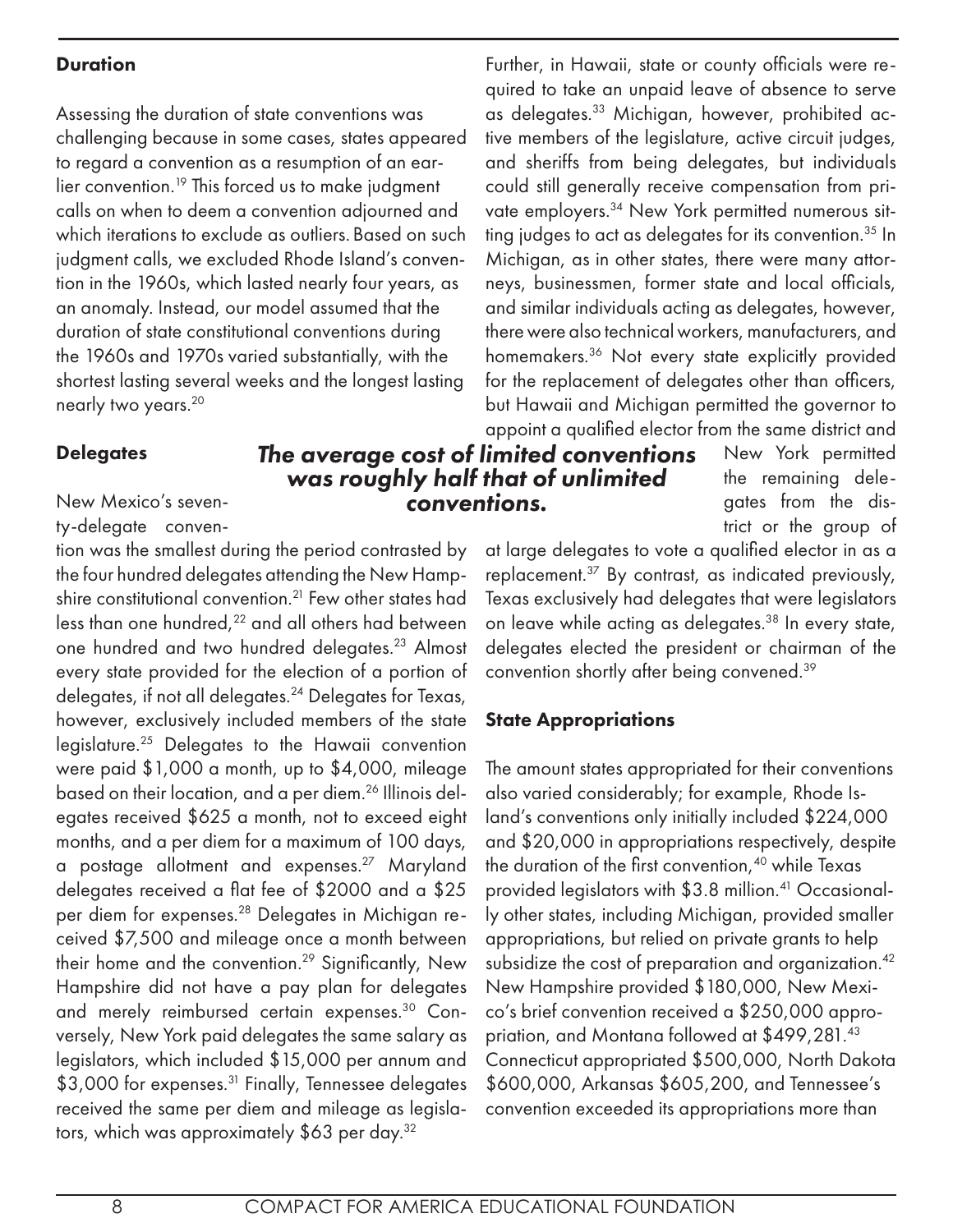once costing in excess of \$700,000.44 Every other state provided more than \$1 million, and, in some cases, well over \$2 million.45

### **Committees**

While most other characteristics of conventions varied, the organization and establishment of committees was relatively consistent.46 Further, in most cases, individuals were appointed to committees by the president or chairman of the convention, occasionally after consulting with Vice Presidents and subject

to provision otherwise by the convention, and delegates would generally serve on multiple committees,

*Limited conventions were more successful than attempts at revision of an entire state constitution.*

posed constitution, on the other hand, was quickly rejected by voters, as were New York's and North Dakota's.65 The Pennsylvania convention's five proposed amendments were approved by voters.<sup>66</sup> Rhode

except for Connecticut delegates.<sup>47</sup> Specifically, Pennsylvania maintained 8,<sup>48</sup> Rhode Island 9,<sup>49</sup> Maryland 11,<sup>50</sup> Illinois, Louisiana, and New Mexico established 12,<sup>51</sup> Arkansas, Michigan, North Dakota, and Texas each had 13,<sup>52</sup> and Montana, New York, and Hawaii established, 14, 15, and 16 committees, respectively.<sup>53</sup> Connecticut and Tennessee were the greatest outliers, the former establishing only 3 and the latter maintaining 19.54

### Successes and Failures

After completing the proposed Arkansas constitution, voters rejected the convention's work in No-

convention proposed amendments on the topics to which it was limited and voters ultimately approved fourteen articles.<sup>56</sup> In Hawaii, the convention proposed 34 amendments after considering 105 proposals, and voters eventually approved every amendment.57 Illinois voters approved of the convention's proposed constitution, but ultimately rejected the alternative proposals made by the convention.58 Louisiana's convention proposed a new constitution that was ultimately adopted by voters.<sup>59</sup>

vember 1970.55 Conversely, Connecticut's

*Likely Article V Convention Price Tag: Compact for Balanced Budget = \$791,500 Balanced Budget Amendment Task Force = \$52.5 million Convention of States = \$52.5 to \$191.2 million*

conventions was roughly half that of unlimited conven-

tions, and that proposals offered to voters incrementally or separated from major controversial provisions were more successful than attempts at wholesale revision of an entire, or nearly entire, state constitution. As policy makers and advocates look to the array of Article V convention options, from the Compact for a Balanced Budget to the Convention of States model, it should not be forgotten that their choice will eventually have a price tag.

### Conclusion

In sum, the conventions of the 1960s and 1970s reflect the flexibility and variety amongst state constitutional convention rules and procedures. However, it is worth mentioning that the average cost of limited

Island's constitution was initially rejected, but several amendments were eventually passed.<sup>67</sup> In Tennessee, of thirteen proposals submitted by the convention, voters approved twelve.<sup>68</sup> Finally, the Texas convention failed to even establish sufficient support to submit a new constitution to voters for approval.<sup>69</sup>

The Maryland convention's proposed constitution, however, was rejected when submitted for voter approval.60 Michigan voters eventually adopted the new constitution proposed by their convention.<sup>61</sup> Montana voters approved of the new constitution and multiple of the proposed alternatives by the convention.<sup>62</sup> In New Hampshire, voters eventually approved 10 amendments submitted as referendums of the 27 proposed by the convention.<sup>63</sup> Voters approved the New Jersey convention's proposal that was limited to apportionment.<sup>64</sup> New Mexico's pro-

www.CompactforAmerica.org 9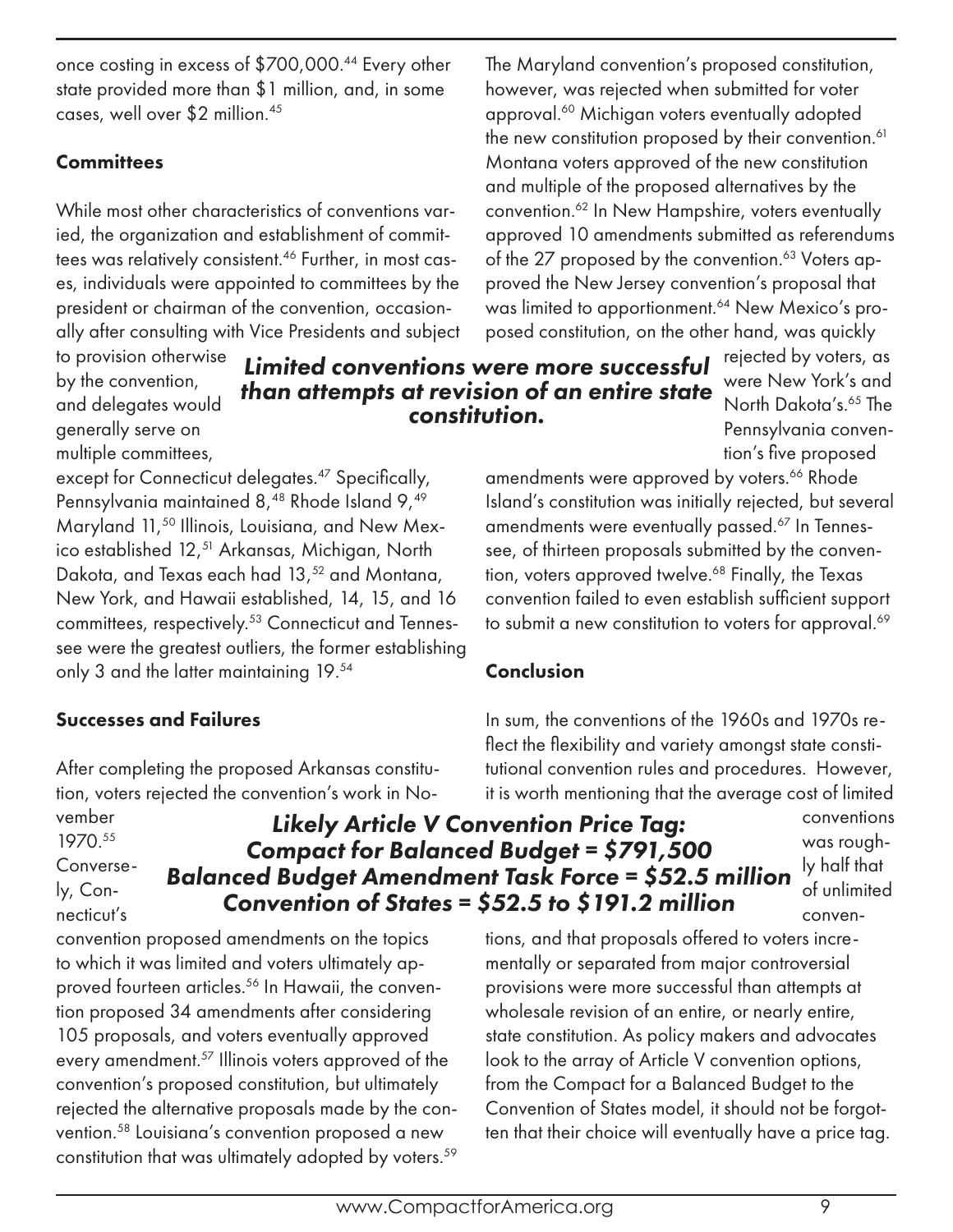As our model's "fit" prediction indicates, the cost is likely \$791,500 for the strictly limited convention of the Compact for a Balanced Budget, \$52.5 million for a narrowly enforced topic-limited convention, and \$191.2 million for a defacto or actual unlimited convention.

### # # #

Geoff Hersch recently completed his J.D. at Chapman University. He has a Bachelor of Science in Political Science and Criminology from the University of Idaho. He served as a legislative intern in the U.S. House of Representatives, and as a law clerk with Legal Aid of Cambodia, the Orange County District Attorney in the Special Prosecutions and Homicide Units, and the Startup Cities Institute. Geoff recently finished a Bastiat Fellowship with the Mercatus Center at George Mason University.

### Acknowledgements

Appreciation to Nick Dranias and Chip DeMoss for their thorough guidance for this report, as well as Roman Buhler and the Council of Scholars members from Compact for America Educational Foundation who provided integral feedback.

### Appendix: Methodology

Data for the foregoing analysis was collected from a variety of archives of state records, memoranda by state agencies, and articles and books. The duration of each convention is measured from the time the body first convened until the date its first proposals were submitted to voters. The number of delegates reflects the raw number of individuals elected, not the number of votes apportioned among them. The number of committees refers to standing committees of each convention, not including the committee of the whole, which generally reflects the entire body operating informally. The cost of each convention is determined by the appropriations made for the body. The adjusted cost reflects that figure, adjusted for inflation net of average annual CPI based on data available through the Bureau of Labor Statistics. Finally, conventions were grouped based on whether they were

granted authority to make only particular revision proposals to their state's constitution or whether they were convened as an unlimited body permitted to propose complete revision or a new constitution.

These figures were then built into a set of data frames in R, grouped by bodies characterized as limited and unlimited conventions. The data frames were used to develop basic descriptive statistics of the minimum, maximum, average, and quadrant breakdown for the duration, number of delegates, number of committees, and adjusted cost. Furthermore, using R, multiple linear regression models were developed for limited conventions and unlimited conventions, including further descriptive statistics of the models. Finally, new data frames were created for each of the proposed approaches to an article V convention and incorporated into the appropriate linear model to create a prediction interval reflecting the projected cost of each.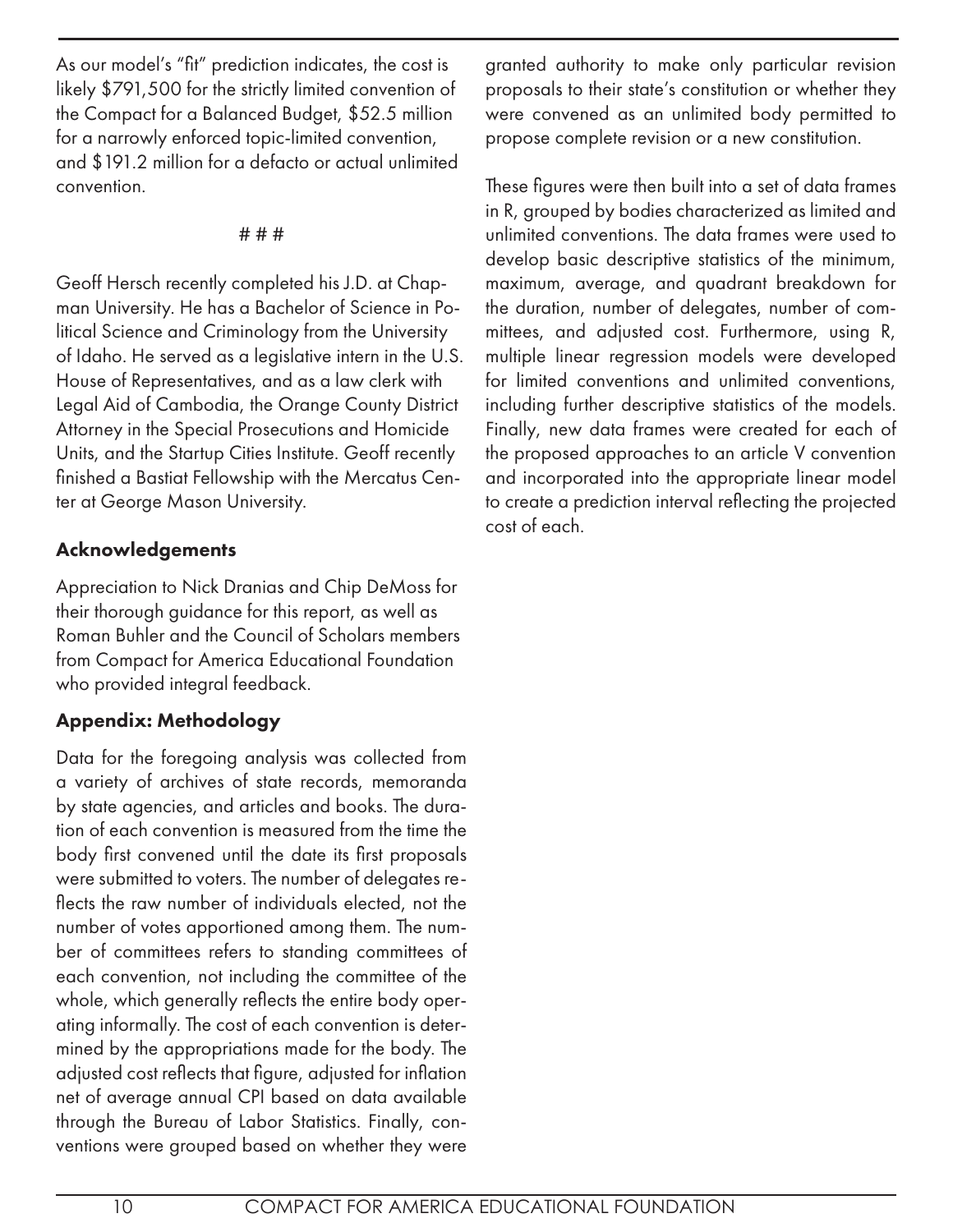### Regression Model Outputs

```
> Limited=data.frame(
+ Duration=c(166,470,144,63,218,203),
+ Delegates=c(84, 132, 163, 100, 99, 181),
+ Committees=c(3,12,8,9,20,13))
> Limited
         State Adjusted. Cost Duration Delegates Committees
\mathbf{1}Connecticut
                   3776904.8
                                    166
                                               84
                                                             \mathcal{R}\overline{2}Louisiana
                   15755817.6
                                    470
                                               132
                                                            12144
3 Pennsylvania
                  11113598.81.63
                                                             - 8
4 Rhode Island
                    107182.4
                                     - 63
                                               100
                                                             \circ5
    Tennessee
                    2748539.6
                                    218
                                               - 99
                                                            20
                   18340588.2
                                    203
                                               181
                                                            13
6
        Texas
> summary(Limited.lm)
Ca11:lm(formula = Adjusted.Cost ~ Duration + Delegates + Committees,data = Limited)Residuals:
                 \overline{2}\mathbf{1}3
                                    \Delta.5
                                                        6
  110994 1108880 -2971904 1067359 -1195894
                                                1880565
Coefficients:
              Estimate Std. Error t value Pr(>|t|)
(Intercept) -15842936
                         4882341 -3.245 0.0833.
                            13647 2.704
Duration
                36909
                                              0.1138181502
                            33478 5.422
                                              0.0324 *
Delegates
              -621413317010 - 1.960Committees
                                              0.1890Signif. codes: 0 \rightarrow x^*, 0.001 \rightarrow x, 0.01 \rightarrow x, 0.05 \cdot, 0.1 \cdot 1
Residual standard error: 2844000 on 2 degrees of freedom
Multiple R-squared: 0.9426, Adjusted R-squared: 0.8566
F-statistic: 10.95 on 3 and 2 DF, p-value: 0.08481> \text{lm(Limited)}Call:lm(formula = Limited)Coefficients:
  (Intercept) Adjusted.Cost
                                                                  Committees
                                    Duration
                                                   Delegates
                                                  -2.796e-024.168e+003.128e - 07-1.613e-023.290e - 01Warning messages:
1: In model.response(mf, "numeric") :<br>using type = "numeric" with a factor response will be ignored<br>2: In Ops.factor(y, z$residuals) : '-' not meaningful for factors
> plot (Limited)
> Limited.lm<-lm(Adjusted.Cost~Duration+Delegates+Committees,data=Limited)
> summary (Limited.lm)
Call:lm(formula = Adjusted.Cost ~ Duration + Delegates + Committee,data = Limited)Residuals:
         \mathbf{1}\mathcal{D}\mathcal{R}\Delta\mathbb{E}_\mathbf{t}\kappa1308672.5 -634892.0 -1879815.1 -764569.9-788.9 1971393.4
Coefficients:
             Estimate Std. Error t value Pr(>|t|)
(Intercept) -14409925
                          3757527
                                    -3.8350.0618.
Duration
                27539
                              7670
                                     3.590
                                              0.0696.
                                              0.0279*153772
                                    5.860
Delegates
                             26243
Committees
               -203383185310 - 1.0980.3869
\frac{1}{2}Signif. codes: 0 '***' 0.001 '**' 0.01 '*' 0.05 '.' 0.1 '' 1
```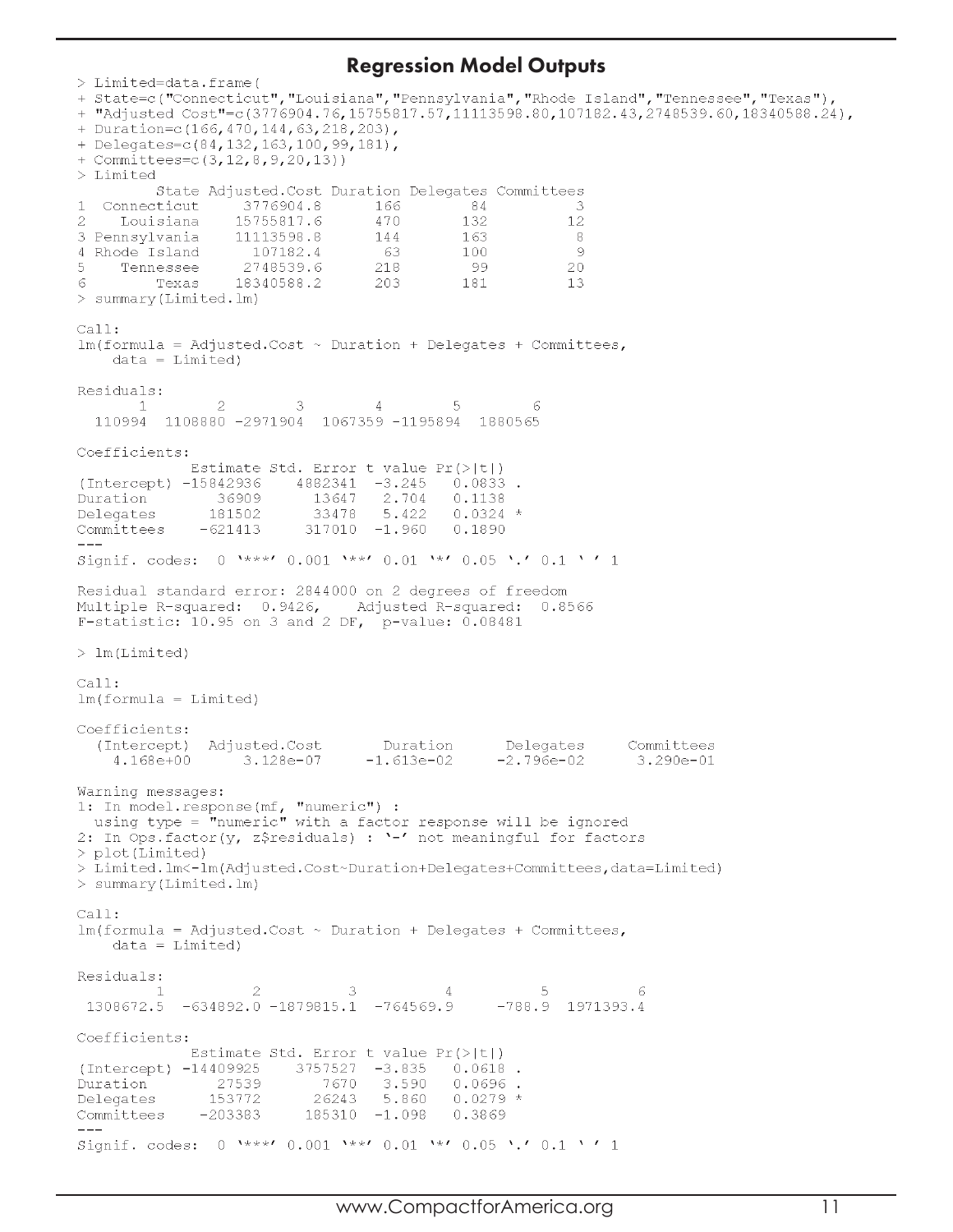Residual standard error: 2249000 on 2 degrees of freedom Multiple R-squared: 0.9641, Adjusted R-squared: 0.9103<br>F-statistic: 17.91 on 3 and 2 DF, p-value: 0.05334 > newdata=data.frame(Delegates=450) > predict(Limited.lm, newdata, interval="predict") fit lwr upr 1 52612199 13203329 92021070 > Unlimited=data.frame( + State=c("Arkansas", "Hawaii", "Illinois", "Maryland", "Michigan", "Montana", "New Mexico", " York", "North Dakota"), + "Adjusted Cost"=c(2208655.12,5474194.79,18672523.16,14248203.59,1273284.28,2933368.33,162087 5,71241017.96,3525111.11), + Duration=c(694, 125, 372, 245, 545, 190, 126, 217, 388), + Delegates=c(100,102,116,142,144,100,70,186,98), + Committees= $c(13, 16, 12, 11, 13, 14, 12, 15, 13)$  ) > Unlimited State Adjusted. Cost Duration Delegates Committees 694  $\mathbf{1}$ Arkansas 2208655  $100 13$  $\overline{2}$ Hawaii 5474195 125 102  $16$ 3 372 Illinois 18672523 116  $12$ 14248204 245 142  $11$  $\overline{A}$ Maryland 5 545 Michigan 1273284 144  $13$  $\epsilon$ Montana 2933368 190 100  $14$  $\overline{7}$ 1620879  $70$ New Mexico 126 12 71241018 8 New York 217 186 15 9 North Dakota 3525111 388 -98 13 > summary (Unlimited) Adjusted.Cost State Duration Delegates Min. : 125.0 Min. : 70.0 Arkansas:1 Min. : 1273284 1st Qu.: 2208655 Hawaii :1 1st Qu.:190.0 1st Qu.:100.0 Illinois:1 Median : 3525111 Median :245.0 Median :102.0 Maryland:1 Mean : 13466360 Mean :322.4 Mean : 117.6 Michigan:1 3rd Qu.:14248204 3rd Qu.:388.0 3rd Qu.:142.0 Max. : 694.0 Montana :1 Max. :71241018 Max. :186.0  $(Other) : 3$ Committees Min. : 11.00 1st Ou.:12.00 Median : 13.00 Mean : 13.22 3rd Qu.:14.00 Max. : 16.00  $> 1m$  (Unlimited) Call:  $lm(formula = Unlimited)$ Coefficients: (Intercept) Adjusted.Cost Delegates Committees Duration  $1.094e + 01$  $4.894e - 08$  $-4.107e-03$  $-9.751e-03$  $-3.123e-01$ Warning messages: 1: In model.response(mf, "numeric") : using type = "numeric" with a factor response will be ignored 2: In Ops.factor(y, z\$residuals) : '-' not meaningful for factors > plot(Unlimited) > Unlimited.lm<-lm(Adjusted.Cost~Duration+Delegates+Committees,data=Unlimited) > summary (Unlimited. lm)  $Call:$  $lm(formula = AdjustedCost ~$  Duration + Delegates + Committees,  $data = Unlimited)$ Residuals:  $\mathbf{1}$  $\mathfrak{2}$ 3  $\overline{4}$ 5 6 9132858 -10003376 9331063 -10767521 -18951294 -6551743 8792211 16575051 -9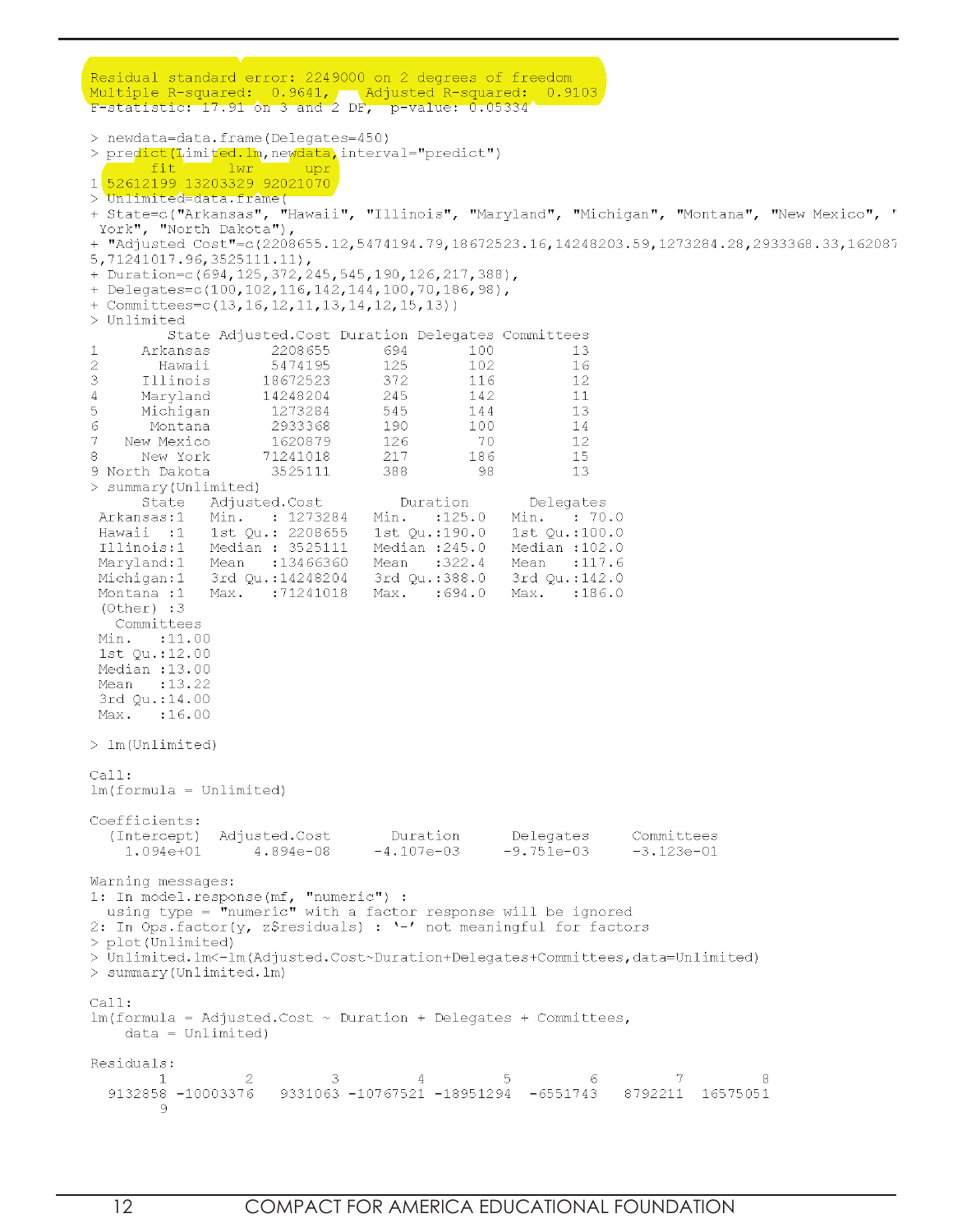```
2442752
Coefficients:Estimate Std. Error t value Pr(>\vert t \vert)(Intercept) -57865613 50964611 -1.135<br>Duration -29544 28510 -1.036
                                               0.30770.3476
Delegates
                516971
                              158839 3.255
                                               0.0226 *
Committees
               1519075
                            3613660 0.420
                                               0.6917Signif. codes: 0 '***' 0.001 '**' 0.01 '*' 0.05 '.' 0.1 ' ' 1
Residual standard error: 15140000 on 5 degrees of freedom
Multiple R-squared: 0.7172, Adjusted R-squared: 0.5476<br>F-statistic: 4.228 on 3 and 5 DF, p-value: 0.07731
> newdata=data.frame(Delegates=450)
> homand data: Trume (percyaces 1997)
fit 1wr upr upr 191193193 38350485 344035901
```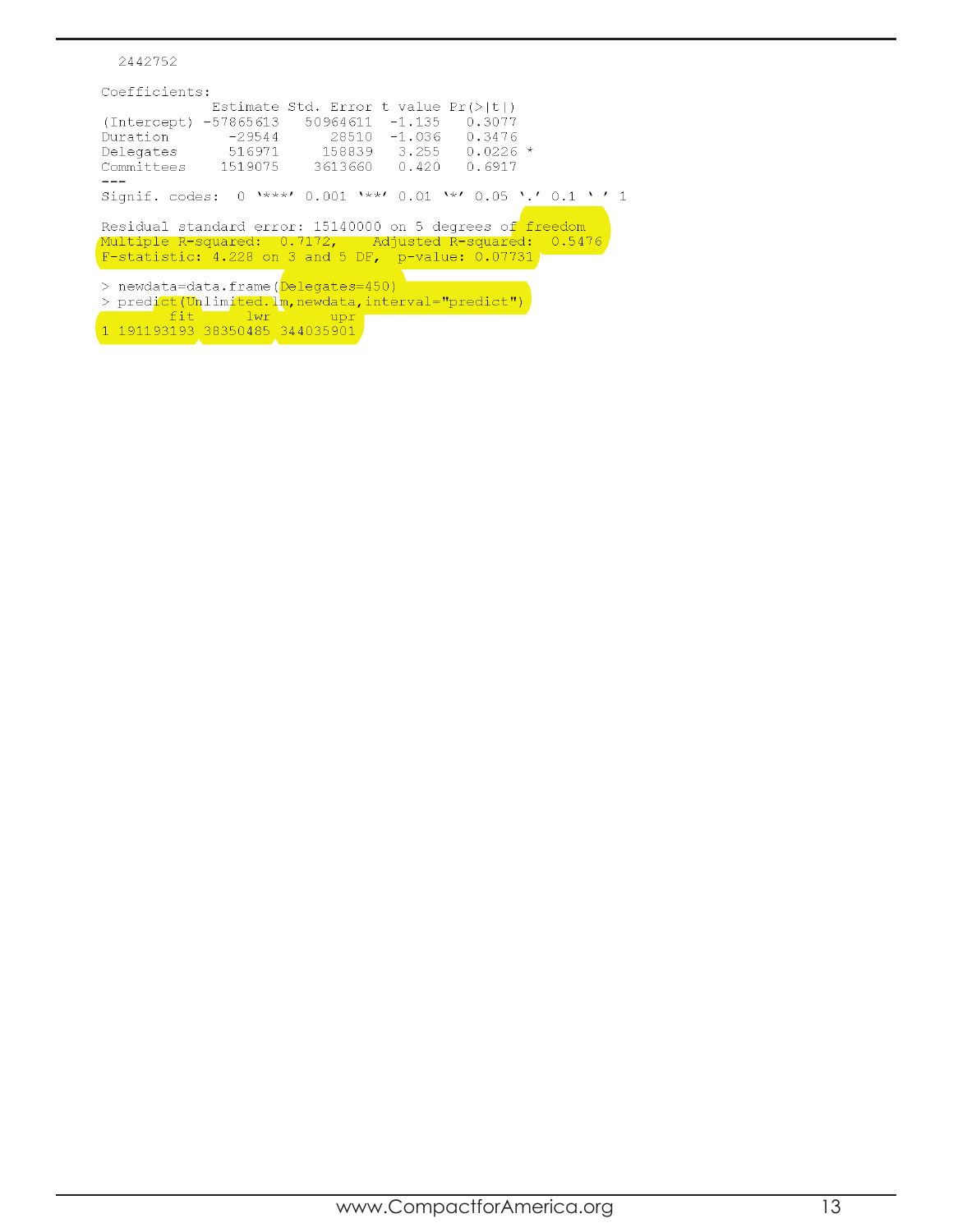> Limited=data.frame( + State=c("Connecticut", "Louisiana", "Pennsylvania", "Rhode Island", "Tennessee", "Texas"), + "Adjusted Cost"=c(3776904.76,15755817.57,11113598.80,107182.43,2748539.60,18340588.24), + Duration=c (166, 470, 144, 63, 218, 203), + Delegates=c(84, 132, 163, 100, 99, 181), + Committees=c(3,12,8,9,20,13)) > Limited State Adjusted. Cost Duration Delegates Committees 3776904.8 166  $\mathbf{1}$ Connecticut 84 -3  $\overline{2}$ Louisiana 15755817.6 470 132  $12\,$ 3 Pennsylvania 11113598.8 144 163 -8 107182.4 - 63 100 -9 4 Rhode Island 2748539.6  $\overline{5}$ 218 - 99 20 Tennessee 181 13 6 Texas 18340588.2 203  $>$  1m (Limited)  $Call:$  $lm(formula = Limited)$ Coefficients: Duration Delegates (Intercept) Adjusted.Cost Committees 4.168e+00 3.128e-07  $-1.613e-02$  $-2.796e-02$  $3.290e - 01$ Warning messages: 1: In model.response(mf, "numeric") : using type =  $\mathbf{\dot{m}}$ numeric" with a factor response will be ignored 2: In Ops.factor(y, z\$residuals) : '-' not meaningful for factors > plot (Limited) > Limited.lm<-lm(Adjusted.Cost~Duration+Delegates+Committees,data=Limited) > summary (Limited.lm)  $Ca11:$  $lm(formula = Adjusted.Cost ~ Duration + Delegates + Committees,$  $data = Limited)$ Residuals:  $\overline{2}$ 3 5 1 4 6 1308672.5 -634892.0 -1879815.1 -764569.9  $-788.9$  1971393.4 Coefficients: Estimate Std. Error t value  $Pr(>\vert t \vert)$ (Intercept) -14409925 3757527 -3.835  $0.0618$ . Duration 27539 7670 3.590  $0.0696$ . Delegates 153772 26243 5.860  $0.0279*$ Committees  $-203383$  $185310 - 1.098$ 0.3869 Signif. codes: 0 \*\*\*\*' 0.001 \*\*\*' 0.01 \*\*' 0.05 '.' 0.1 ' ' 1 Residual standard error: 2249000 on 2 degrees of freedom Multiple R-squared: 0.9641, Adjusted R-squared: 0.9103 F-statistic:  $17.91$  on 3 and 2 DF, p-value:  $0.05334'$ > newdata=data.frame( + (Duration=1), + (Delegates=100) + (Committees=1)) Error in data.frame((Duration = 1), (Delegates = 100)(Committees = 1)) : attempt to apply non-function > predict(Limited.lm, newdata, interval="predict") fit - lwr 791392.1 -12911169 14493953  $\mathbf{1}$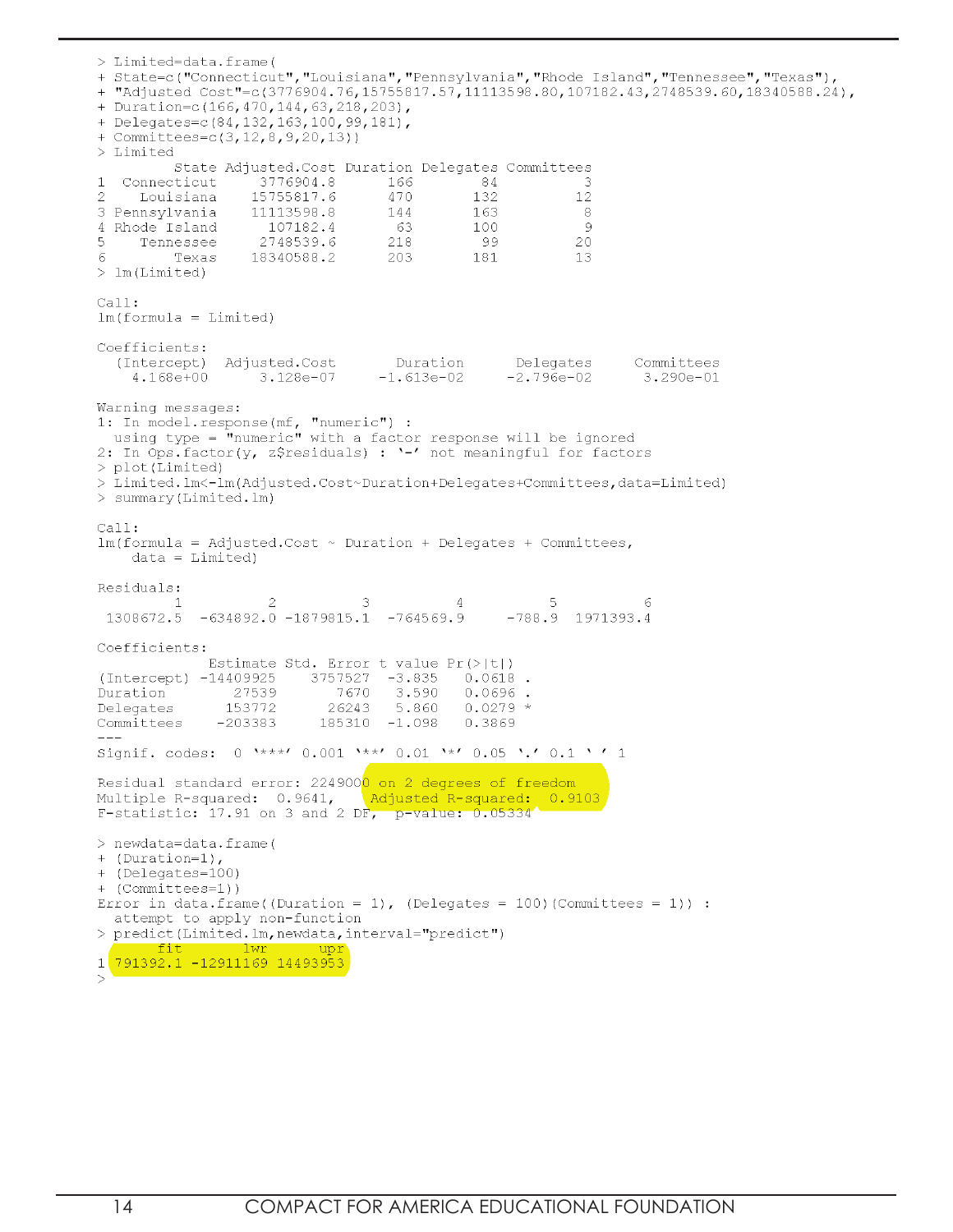### **Endnotes**

- 1. See e.g. Philip Klein, Is It Time for a Convention?, Am. Spectator, Oct. 2014 (describing proponents of a convention to revise the entire constitution).
- 2. See e.g. Nick Dranias, Introducing "Article V 2.0": The Compact for A Balanced Budget, 15 Engage: J. Federalist Soc'y Prac. Groups 65 (2014).
- 3. Therefore, the following discussion assumes that the cost of the conventions will be approximately representative of the cost of organizing and operating an Article V convention. Further, although there are several methods that could be used to produce these estimates—for example, using party conventions as a sample—the state conventions are used to provide the most accurate comparison currently, which can be supplemented by later data.
- 4. See Nick Dranias, States Can Fix the National Debt: Reforming Washington with the Compact for America Balanced Budget Amendment, Goldwater Institute Policy Report No. 257 at 17–19 (Apr. 23, 2013).
- 5. Albert L. Sturm, State Constitutions and Constitutional Revision: 1978–79 and the 1970s, in The Book of the States, 1980–1981 at 1 (1980); Albert L. Sturm and Janice C. May, State Constitutions and Constitutional Revision, 1980–81 and the Past 50 Years, in The Book of the States, 1982–1983 at 120–23 (1982) (describing constitutional conventions in states including: Arkansas, Connecticut, Illinois, Louisiana, Maryland, Montana, New Hampshire, New Jersey, New Mexico, New York, Pennsylvania, Rhode Island, Tennessee, and Texas).
- 6. See e.g., Albert L. Sturm, State Constitutions and Constitutional Revision, 1972–1973, in The Book of the States, 1974–1975 at 12 (1974) (explaining the Rhode Island convention in the 1970s only received a \$20,000 appropriation); compare Henrik N. Dullea, Charter Revision in the Empire State: The Politics of New York's 1967

Constitutional Convention at 12 (1997) (describing the more than \$10 million that was spent on the convention, not including the amount spent by third-parties to establish support for the proposed constitution).

- 7. As mentioned, characteristics of state conventions varied substantially. For example, Rhode Island held multiple conventions during the two decades reflected the second being substantially shorter, more limited in scope, and more successful than the first. See Albert L. Sturm, State Constitutions and Constitutional Revision, 1972– 1973, in The Book of the States, 1974–1975 at 12 (1974) (describing the stark contrast between the two Rhode Island conventions). Thus, the following analysis controls for such variations as best as possible—for example, the duration of each convention reflects the time from which the body was convened until the date the first proposals offered by each body were submitted to voters for approval—however, many conventions first met to establish procedures and elect officers before adjourning for a period, others returned to make amendments after apparently adjourning, and others held committee meetings and hearings while not in session. See infra notes 14–16 and accompanying text. Therefore, the discussion should also be read with the understanding that the ultimate duration of a convention is subject to variation based on these differences.
- 8. Specifically, the characteristics described for each approach were run through the appropriate regression model and where a particular input is not established—for example, the duration of an unlimited convention is not defined the regression model accounts for the variation in cost based on the projected input.
- 9. Albert L. Sturm, State Constitutions and Constitutional Revision, 1967–1969, in The Book of the States: 1970–1971 at 13, 27 (1967) (noting the unlimited body in Rhode Island lasted from December 8, 1964 to February 16, 1969).
- 10.See e.g., Brandon Moseley, Meckler Addresses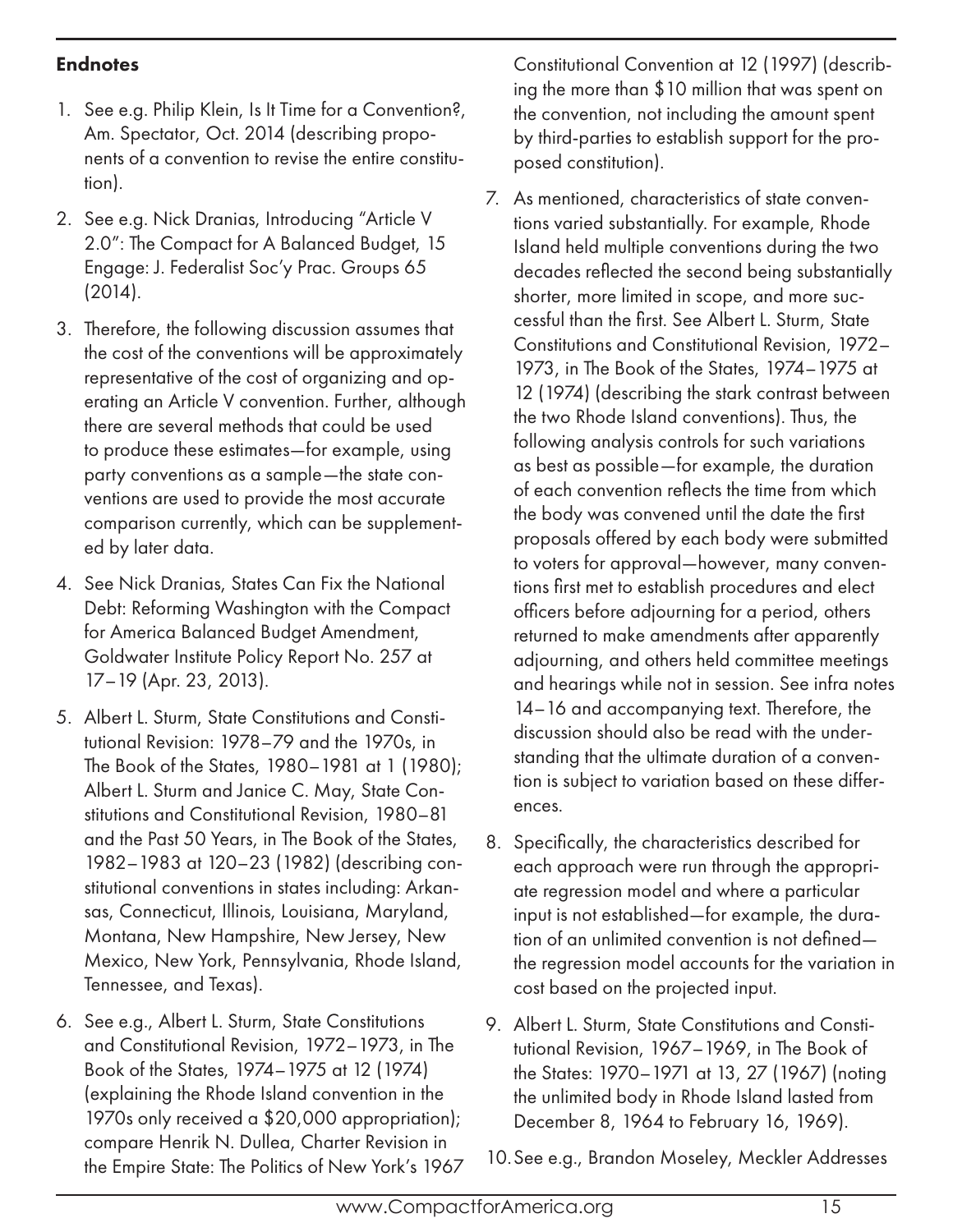Rainy Day Patriots About Convention of States, Alabama Political Reporter, (Dec. 2, 2014) http://www.alreporter.com/meckler-addressesrainy-day-patriots-about-convention-of-states/ (explaining that for a Convention of States "[e] ach state can send as many delegates as they want."); see also Michael Farris, TOOLS with TEETH for State Legislatures: Article V Bi-partisan "SINGLE-AMENDMENT ISSUE CONVEN-TIONS," at 4 (Jan. 22, 2014) http://www. legis.state.ak.us/basis/get\_documents.asp?docid=3338 (explaining that Congress could call 534 delegates to a convention and states could elect the same number).

- 11. Albert L. Sturm and Janice C. May, State Constitutions and Constitutional Revision, 1980–81 and the Past 50 Years, in The Book of the States, 1982–1983 at 120–23 (1982). The clearest example of a limited Article V convention would be the one that would be organized by the Compact for a Balanced Budget. See Nick Dranias, States Can Fix the National Debt: Reforming Washington with the Compact for America Balanced Budget Amendment, Goldwater Institute Policy Report No. 257 at 17–19 (Apr. 23, 2013). It would limit the convention to voting up or down a particular amendment. Other examples could include topic-limited conventions, such as the longstanding Balanced Budget Amendment Task Force effort. See Balanced Budget Amendment Task Force, Balanced Budget Amendment Convention, at 8–9 (2013). However, topic limited conventions could be subject to creative legal arguments regarding germaneness rules that render them effectively unlimited conventions. See infra n.12.
- 12. See Table III. Texas was only limited in the sense that the Legislature acting as a convention was not permitted to change the state Bill of Rights, but could make changes to any other article or provision within the state Constitution. See Albert L. Sturm, State Constitutions and Constitutional Revision, in The Book of the States, 1974–1975 at 170 (1974).
- 13. See Table III.
- 14. See Table III.
- 15.Albert L. Sturm and Janice C. May, State Constitutions and Constitutional Revision, 1980–81 and the Past 50 Years, in The Book of the States, 1982–1983 at 120–23 (1982). It is possible for a purportedly limited convention to function as a de facto unlimited convention under pressure from creative interpretations of a rule of germaneness. For example, the Convention of States effort calls for a convention limited to "proposing an amendment to the Constitution of the United States requiring that in the absence of a national emergency the total of all Federal appropriations made by Congress for any fiscal year may not exceed the total of all estimated Federal revenues for that fiscal year, together with any related and appropriate fiscal restraints." See Balanced Budget Amendment Task Force, Balanced Budget Amendment Convention, at 7 (2013) This may appear to be a request for a limited agenda on its face. However, a creative convention delegate may attempt to argue that amendment proposals transferring federal governing authority to the United Nations, other countries, or new governmental bodies are germane. If such an argument were to persuade the convention parliamentarian, there would be no effective limit on such a convention.
- 16.See Table IV.
- 17. See Table IV.
- 18. See Table IV.
- 19.Albert L. Sturm, State Constitutions and Constitutional Revision, 1972–1973, in The Book of the States, 1974–1975 at 13 (1974); Albert L. Sturm, State Constitutions and Constitutional Revision, 1974–1975, in The Book of the States, 1976–1977 at 169 (1976)(describing the succinct session held by the New Hampshire convention from May 8, 1974 to June 16, 1974, with votes on its first proposals on November 5, 1974 although it was to be a continuing body for 10 years); compare Albert L. Sturm, State Constitu-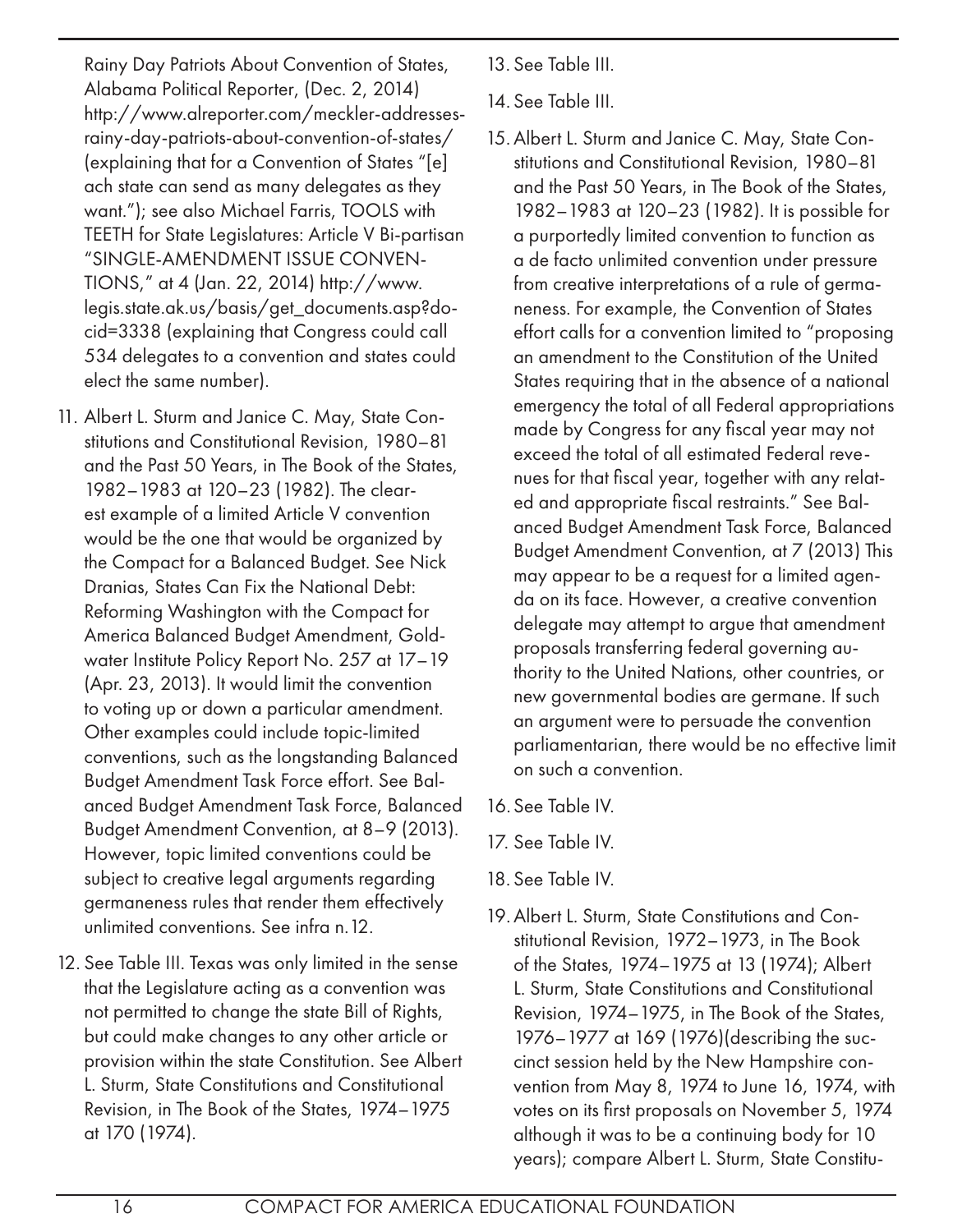tions and Constitutional Revision, 1972–1973, in The Book of the States, 1974–1975 at 13 (1974) (Rhode Island's convention in the 1960s persisted from December 8, 1964 to February 29, 1968, however, Rhode Island's later convention was substantially shorter lasting only from September 4 to October 4, 1973, and submitting proposals to voters on November 6, 1973). See also, Albert L. Sturm, State Constitutions and Constitutional Revision 1978–79 and the 1970s, in The Book of the States, 1980–1981 at 11–12 (1980) (describing the Arkansas convention which first convened December 11, 1978 with proposals submitted to voters on November 4, 1980 after meeting to alter proposed constitution); Albert L. Sturm, State Constitutions and Constitutional Revision, 1972–1973, in The Book of the States 1974–1975 at 12 (1974) (explaining that the seventh Rhode Island convention convened and adjourned in one month); Albert L. Sturm, State Constitutions and Constitutional Revision, 1970–1971, in The Book of the States, 1972–1973 at 11, 26 (1972) (describing state conventions, including the earlier Arkansas, that body convened for a period dictated by the enabling legislation).

20.W. Brooke Graves, State Constitutions and Constitutional Revision, 1963–1965, in The Book of the States 1966–1967 at 3–4 (1966) (the Connecticut convention began on July 1, 1965 and its proposals were voted on at a special election on December 14, 1965); Albert L. Sturm, State Constitutions and Constitutional Revision: 1978– 79 and the 1970s, in The Book of the States, 1980–1981 at 11 (1980) (the Hawaii body convened July 5, 1978, adjourned September 21, 1978, and its proposals were voted on November 7, 1978); Albert L. Sturm, State Constitutions and Constitutional Revision, 1970–1971, in The Book of the States, 1972–1973 at 12 (1972) (Illinois convened on December 8, 1969 and adjourned September 3, 1970, with voting on proposals on December 15, 1970); Albert L. Sturm, State Constitutions and Constitutional Revision, 1972–1973, in The Book of the States, 1974–1975 at 13 (1974); Albert L. Sturm, State

Constitutions and Constitutional Revision, 1974– 1975, in The Book of the States, 1976–1977 at 168–69 (1976) (Louisiana convened January 5, 1973, adjourned January 19, 1974, and submitted its proposals to voters on April 20, 1974); Dan Friedman, Magnificent Failure Revisited: Modern Maryland Constitutional Law from 1967 to 1998, 58 Md. L. Rev. 528, 533–34 (1999) (Maryland convened September 12, 1967 and adjourned January 10, 1968 before the May 14, 1968 vote on its proposals); W. Brooke Graves, State Constitutions and Constitutional Revision, 1959–1961, in The Book of the States, 1962–1963 at 5 (1962) (explaining the Michigan convention began on October 3, 1961); W. Brooke Graves, State Constitutions and Constitutional Revision, 1961–1963, in The Book of the States, 1964–1965 at 5 (1964) (describing the referendum vote on the Michigan Constitution on April 1, 1963); Albert L. Strum, State Constitutions and Constitutional Revision, 1970–1971, in The Book of the States, 1972–1973 at 14 (1972) (describing the early sessions of the Montana convention on November 27, 1971); Albert L. Sturm, State Constitutions and Constitutional Revision, 1972–1973, in The Book of the States, 1974–1975 at 11 (1974) (describing the vote on the new Montana constitution and proposals on June 6, 1972); Albert L. Sturm, State Constitutions and Constitutional Revision, 1967–1969, in The Book of the States, 1970–1971 at 15 (1970) (New Mexico convened from August 5, 1969 to October 20, 1969, and its proposals were voted upon December 9, 1969); New York State Library, New York State Constitutional Conventions and Constitutional History (last visited November 22, 2015) http://www.nysl.nysed. gov/scandocs/nyconstitution.htm (explaining the New York Convention began on April 4, 1967 and the proposed constitution was submitted to voters on November 7, 1967); Albert L. Sturm, State Constitutions and Constitutional Revision, 1972–1973, in The Book of the States, 1974–1975 at 11–12 (1974) (North Dakota first convened on April 6, 1971 submitting a new constitution and proposals to voters on April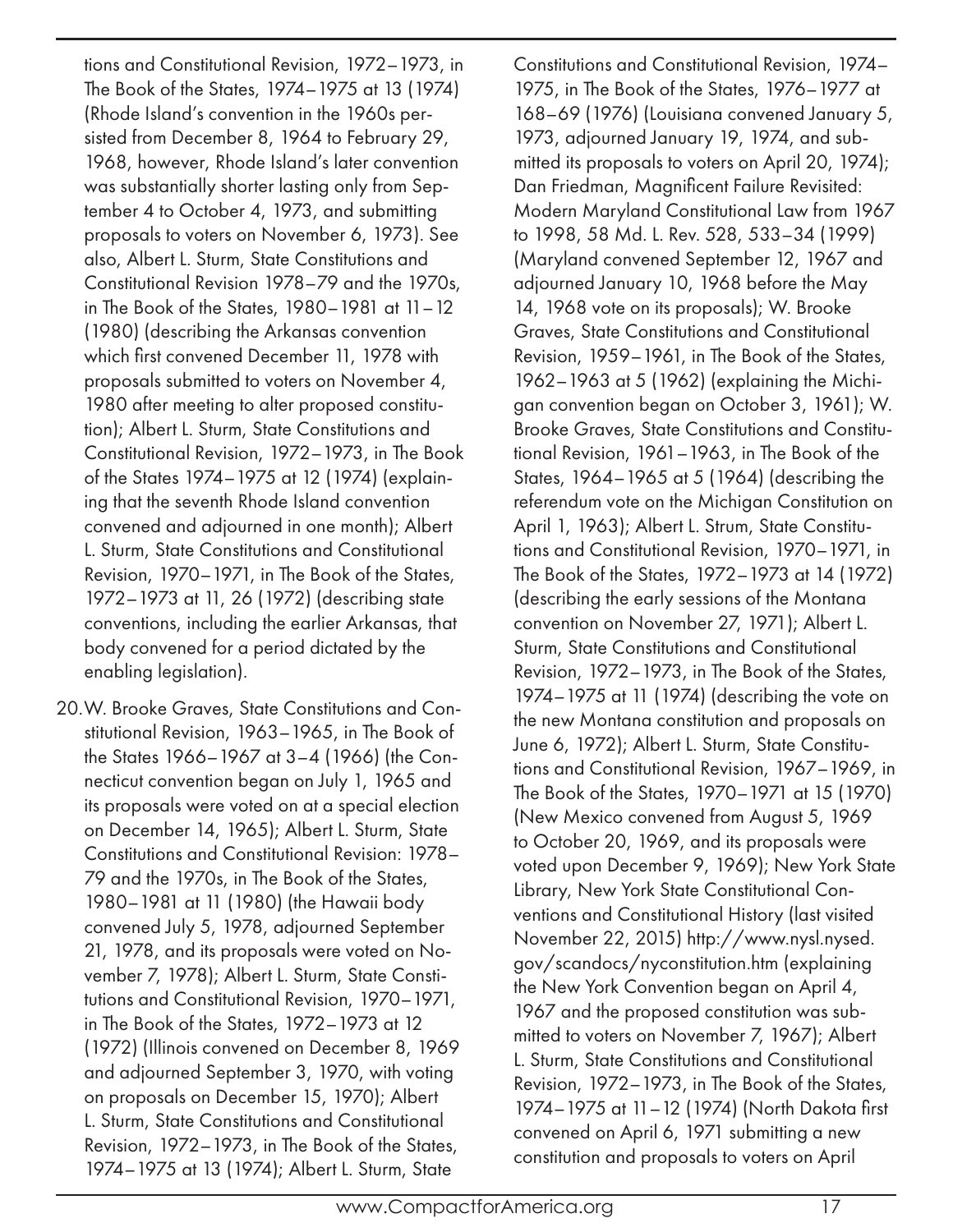28, 1972); Albert L. Sturm, State Constitutions and Constitutional Revision, 1967–1969, in The Book of the States, 1970–1971 at 14, 27 (1970) (Pennsylvania's convention lasted from December 1, 1967 to February 29, 1968 and submitted proposals to voters on April 23, 1968); Albert L. Sturm, State Constitutions and Constitutional Revision, 1976–1977, in The Book of the States, 1978–1979 at 201, 213 (1978) (Tennessee convened from August 1, 1977 to December 22, 1977 and submitted proposals on March 7, 1978); (Texas legislators met as a convention between January 8, 1974 and July 30, 1974).

- 21. Albert L. Sturm, State Constitutions and Constitutional Revision, 1967–1969, in The Book of the States, 1970–1971 at 15 (1970); Albert L. Sturm, State Constitutions and Constitutional Revision, 1974–1975, in The Book of the States, 1976–1977 at 169 (1976).
- 22.W. Brooke Graves, State Constitutions and Constitutional Revision, 1963–1965, in The Book of the States 1966–1967 at 3–4 (1966) (Connecticut included 84 delegates); Albert L. Sturm, State Constitutions and Constitutional Revision, 1970–1971, in The Book of the States, 1972–1973 at 14 (1972) (North Dakota had 98 delegates); Albert L. Sturm, State Constitutions and Constitutional Revision, 1976–1977, in The Book of the States, 1978–1979 at 201 (1978) (Tennessee maintained 99 delegates).
- 23.Albert L. Sturm, State Constitutions and Constitutional Revision, 1970–1971, in The Book of the States, 1972–1973 at 15 (1972) (Arkansas had 100 delegates); Albert L. Sturm, State Constitutions and Constitutional Revision: 1978–79 and the 1970s, in The Book of the States, 1980–1981 at 11 (1980) (Hawaii provided for 102 delegates); Albert L. Sturm, State Constitutions and Constitutional Revision, 1967–1969, in The Book of the States, 1970–1971 at 16 (1970) (Illinois had 116 delegates); Albert L. Sturm, State Constitutions and Constitutional Revision, 1972– 1973, in The Book of the States, 1974–1975 at 13 (1974) (Louisiana included 132 delegates);

John P. Wheeler, Jr., Constitutional Reform Fails In The Free State: The Maryland Constitutional Convention Of 1967–68\*, 26 Wash. & Lee L. Rev. 218, 225 (1969) (Maryland had 142 delegates); John E. Bebout, Organizing the Constitutional Convention, Proceedings of the Academy of Political Science at 26 (Jan., 1967) (Michigan provided for 144 delegates); Albert L. Sturm, State Constitutions and Constitutional Revision, 1970–1971, in The Book of the States, 1972–1973 at 13 (1972) (Montana had exactly 100 delegates); State of New Jersey, Manual of the Legislature of New Jersey: Two Hundred and Eleventh Legislature (First Session) at 330 (2004 Ed.) (New Jersey maintained 126 with 112 votes allocated based on population); John E. Bebout, State Constitutions and Constitutional Revision, 1965–1967, in The Book of the States, 1968– 1969 at 7 (1968) (New York included 186 total delegates); Albert L. Sturm, State Constitutions and Constitutional Revision, 1967–1969, in The Book of the States, 1970–1971 at 27 (1970) (Pennsylvania had 163 delegates); Albert L. Sturm, State Constitutions and Constitutional Revision, 1967–1969, in The Book of the States, 1970–1971 at 27 (1970); Albert L. Sturm, State Constitutions and Constitutional Revision, 1972– 1973, in The Book of the States, 1974–1975 at 19 (1974) (Rhode Island maintained 100 as well); Albert L. Sturm, State Constitutions and Constitutional Revision, 1974–1975, in The Book of the States, 1976–1977 at 170 (1976) (Texas had 181 legislators serve as delegates).

24.Albert L. Sturm, State Constitutions and Constitutional Revision, 1967–1969, in The Book of the States, 1970–1971 at 13 (1970) (delegates for Arkansas were elected during a general election); W. Brooke Graves, State Constitutions and Constitutional Revision, 1963–1965, in The Book of the States 1966–1967 at 3–4 (1966) (Connecticut delegates were also elected, but based on political parties within the districts); Albert L. Sturm, State Constitutions and Constitutional Revision: 1978–79 and the 1970s, in The Book of the States, 1980–1981 at 21 (1980); Legislative Reference Bureau, Hawaii Constitutional Con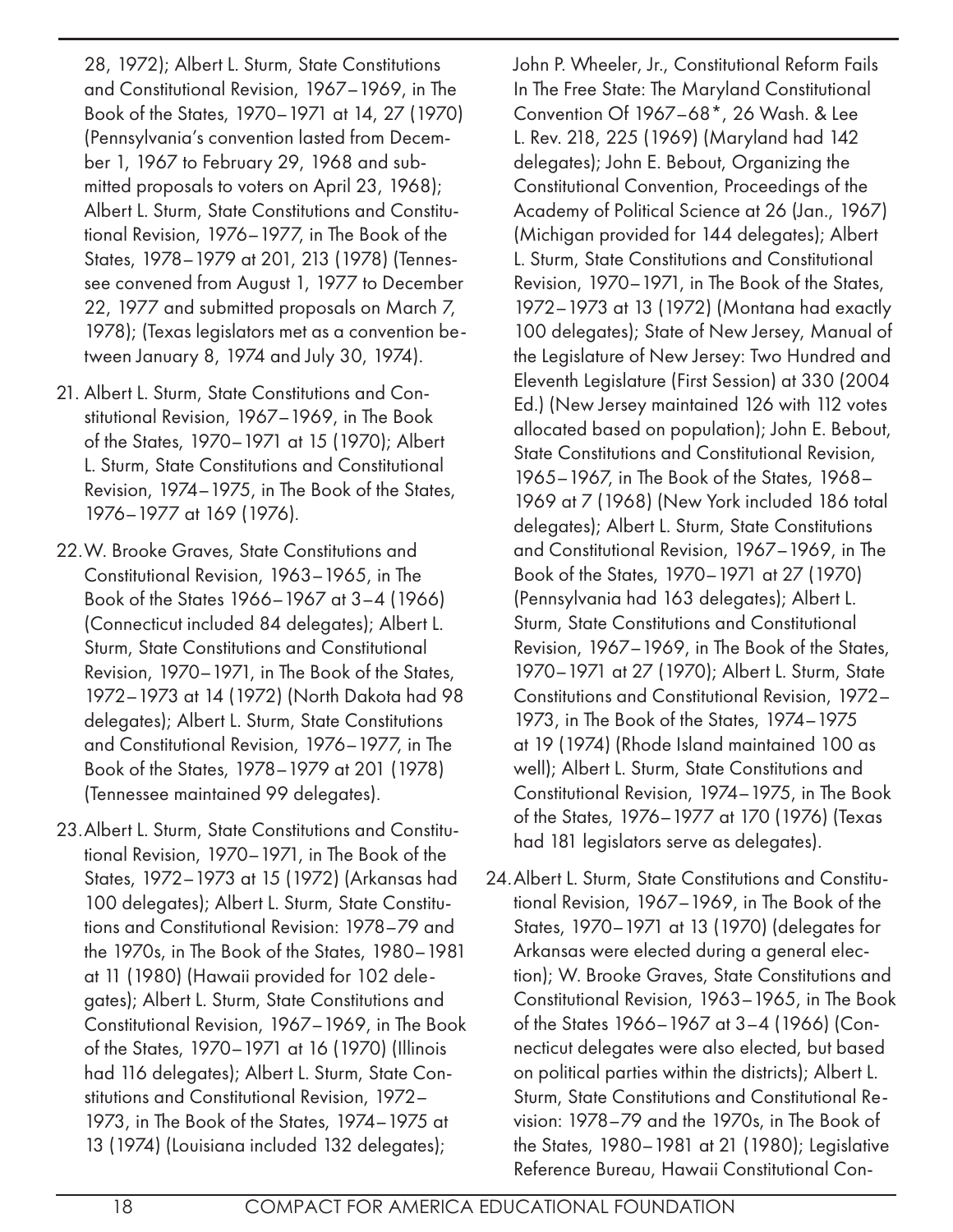vention Studies 1978: Constitutional Convention Organization and Procedures at 21–22 (Richard F. Kahle, Jr. ed., 1978) (delegates in Hawaii were elected by representative district on a nonpartisan basis); Albert L. Sturm, State Constitutions and Constitutional Revision, 1967–1969, in The Book of the States, 1970–1971 at 16 (1970) (two Illinois delegates were elected from each senatorial district on a nonpartisan basis); Albert L. Sturm, State Constitutions and Constitutional Revision, 1972–1973, in The Book of the States, 1974–1975 at 13 (1974) (105 delegates in Louisiana were elected from representative districts on a nonpartisan basis and the remaining 27 were appointed by the Governor from specified interest groups and the public at large); Dan Friedman, Magnificent Failure Revisited: Modern Maryland Constitutional Law from 1967 to 1998, 58 Md. L. Rev. 528, 532 (1999); John P. Wheeler, Jr., Constitutional Reform Fails In The Free State: The Maryland Constitutional Convention Of 1967-68\*, 26 Wash. & Lee L. Rev. 218, 225–26, 230 (1969) (Maryland elected delegates via a nonpartisan special election); Albert L. Sturm, Constitution Making in Michigan, 1961–1962, Mich. Gov. Stud. at 40–47 (1963) (providing a detailed description of Michigan's election process); Albert L. Sturm, State Constitutions and Constitutional Revision, 1970–1971, in The Book of the States, 1972–1973 at 13 (1972) (Montana delegates were elected from representative districts on the same basis as members of the legislature); Albert L. Sturm, State Constitutions and Constitutional Revision, 1974–1975, in The Book of the States, 1976–1977 at 169 (1976) (New Hampshire delegates were elected from representative districts on a nonpartisan basis); John E. Bebout, Organizing the Constitutional Convention, Proceedings of the Academy of Political Science at 25 (Jan., 1967); W. Brooke Graves, State Constitutions and Constitutional Revision, 1963–1965, in The Book of the States 1966–1967 at 5 (1966) (New Jersey delegates were elected, but neither political party could provide more than half the delegates from a given district); Albert L. Sturm, State Constitutions

and Constitutional Revision, 1970–1971, in The Book of the States, 1972–1973 at 14 (1972); Albert L. Sturm, State Constitutions and Constitutional Revision, 1972–1973, in The Book of the States, 1974–1975 at 11 (1974) (North Dakota delegates were elected from representative districts on a nonpartisan basis); Albert L. Sturm, State Constitutions and Constitutional Revision, 1967–1969, in The Book of the States, 1970– 1971 at 27 (1970) (Pennsylvania elected three delegates from each representative district and 13 legislators ex officio); John E. Bebout, Organizing the Constitutional Convention, Proceedings of the Academy of Political Science at 25 (Jan., 1967); Albert L. Sturm, State Constitutions and Constitutional Revision, 1967–1969, in The Book of the States, 1970–1971 at 27 (1970); Albert L. Sturm, State Constitutions and Constitutional Revision, 1972–1973, in The Book of the States, 1974–1975 at 19 (1974) (Rhode Island); Albert L. Sturm, State Constitutions and Constitutional Revision, 1976–1977, in The Book of the States, 1978–1979 at 201 (1978) (Tennessee elected ninety-nine delegates elected from the representative districts on a nonpartisan basis).

- 25.Albert L. Sturm, State Constitutions and Constitutional Revision, 1974–1975, in The Book of the States, 1976–1977 at 170 (1976).
- 26.Albert L. Sturm, State Constitutions and Constitutional Revision: 1978–79 and the 1970s, in The Book of the States, 1980–1981 at 21 (1980); Legislative Reference Bureau, Hawaii Constitutional Convention Studies 1978: Constitutional Convention Organization and Procedures at 21–22 (Richard F. Kahle, Jr. ed., 1978).
- 27. Albert L. Sturm, State Constitutions and Constitutional Revision, 1967–1969, in The Book of the States, 1970–1971 at 16 (1970).
- 28.Dan Friedman, Magnificent Failure Revisited: Modern Maryland Constitutional Law from 1967 to 1998, 58 Md. L. Rev. 528, 532 (1999); John P. Wheeler, Jr., Constitutional Reform Fails In The Free State: The Maryland Constitutional Convention Of 1967-68\*, 26 Wash. & Lee L. Rev. 218,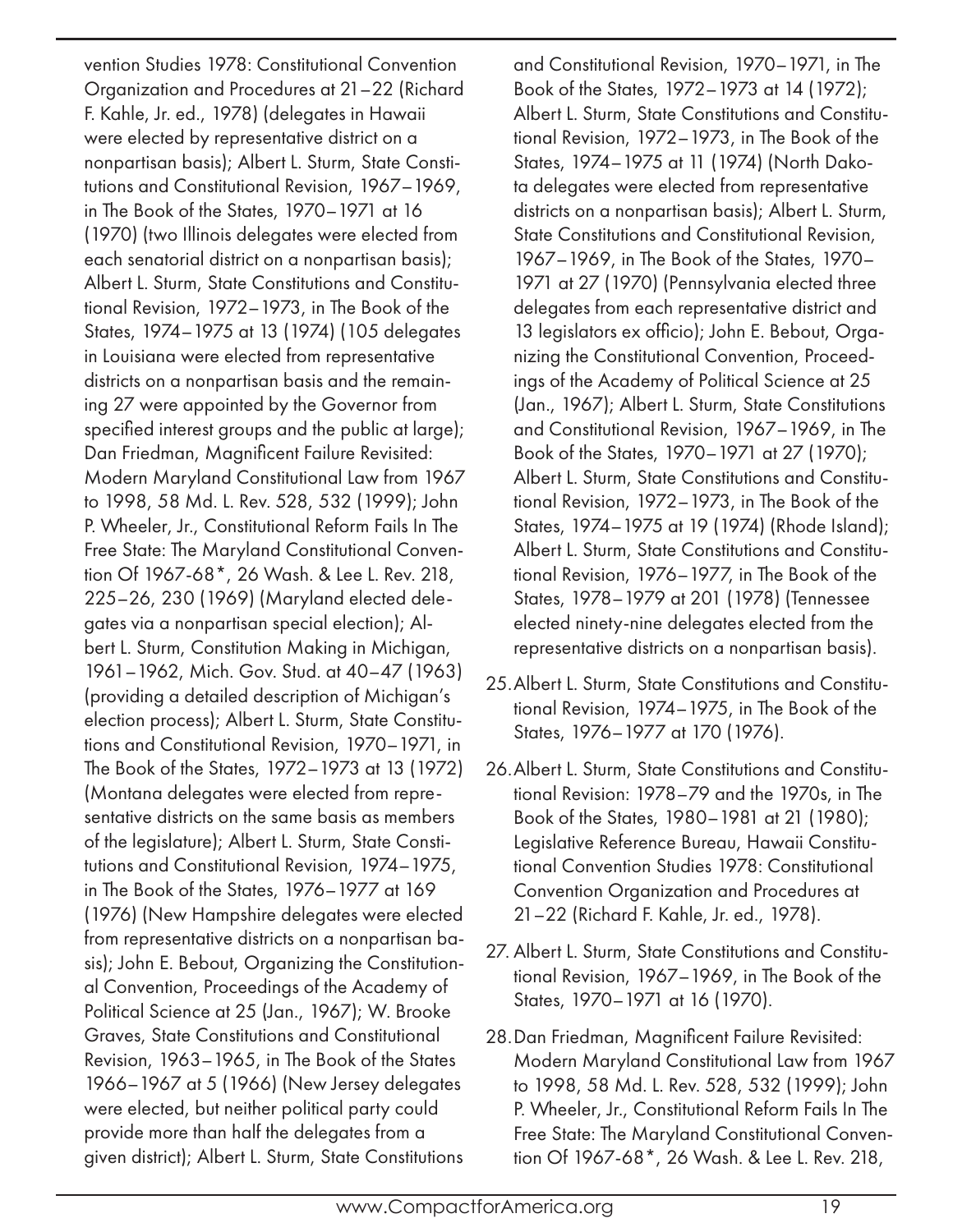225–26, 230 (1969).

- 29.John E. Bebout, Organizing the Constitutional Convention, Proceedings of the Academy of Political Science at 25, 30 (Jan., 1967); Albert L. Sturm, Constitution Making in Michigan, 1961– 1962, Mich. Gov. Stud. at 38, 40, 50 (1963).
- 30.Albert L. Sturm, State Constitutions and Constitutional Revision, 1974–1975, in The Book of the States, 1976–1977 at 169 (1976) (delegates received a \$3 per diem and mileage).
- 31. John E. Bebout, Organizing the Constitutional Convention, Proceedings of the Academy of Political Science at 24 (Jan., 1967); John E. Bebout, State Constitutions and Constitutional Revision, 1965–1967, in The Book of the States, 1968–1969 at 7 (1968); Montana Constitutional Convention Commission, Memorandum on Constitutional Convention Rules at 146–47 (1971–1972); Robert I. Nunez, New York State Constitutional Reform-Past Political Battles in Constitutional Language, 10 William & Mary L. Rev. 366, 377 (1968).
- 32.Albert L. Sturm, State Constitutions and Constitutional Revision, 1976–1977, in The Book of the States, 1978–1979 at 201 (1978).
- 33.Albert L. Sturm, State Constitutions and Constitutional Revision, 1976–1977, in The Book of the States, 1978–1979 at 201 (1978).
- 34.Albert L. Sturm, State Constitutions and Constitutional Revision: 1978–79 and the 1970s, in The Book of the States, 1980–1981 at 21 (1980); Legislative Reference Bureau, Hawaii Constitutional Convention Studies 1978: Constitutional Convention Organization and Procedures at 21–22 (Richard F. Kahle, Jr. ed., 1978).
- 35.John E. Bebout, Organizing the Constitutional Convention, Proceedings of the Academy of Political Science at 25, 30 (Jan., 1967); Albert L. Sturm, Constitution Making in Michigan, 1961– 1962, Mich. Gov. Stud. at 38, 40, 50 (1963).
- 36.Robert I. Nunez, New York State Constitutional Reform-Past Political Battles in Constitutional

Language, 10 William & Mary L. Rev. 366, 377 (1968).

- 37. John E. Bebout, Organizing the Constitutional Convention, Proceedings of the Academy of Political Science at 25, 30 (Jan., 1967); Albert L. Sturm, Constitution Making in Michigan, 1961– 1962, Mich. Gov. Stud. at 38, 40, 50 (1963).
- 38.Albert L. Sturm, State Constitutions and Constitutional Revision: 1978–79 and the 1970s, in The Book of the States, 1980–1981 at 21 (1980); Legislative Reference Bureau, Hawaii Constitutional Convention Studies 1978: Constitutional Convention Organization and Procedures at 21–22 (Richard F. Kahle, Jr. ed., 1978); John E. Bebout, Organizing the Constitutional Convention, Proceedings of the Academy of Political Science at 25, 30 (Jan., 1967); Albert L. Sturm, Constitution Making in Michigan, 1961–1962, Mich. Gov. Stud. at 38, 40, 50 (1963); John E. Bebout, Organizing the Constitutional Convention, Proceedings of the Academy of Political Science at 24 (Jan., 1967); John E. Bebout, State Constitutions and Constitutional Revision, 1965– 1967, in The Book of the States, 1968–1969 at 7 (1968); Montana Constitutional Convention Commission, Memorandum on Constitutional Convention Rules at 146–47 (1971–1972); Robert I. Nunez, New York State Constitutional Reform-Past Political Battles in Constitutional Language, 10 William & Mary L. Rev. 366, 377 (1968).
- 39.Albert L. Sturm, State Constitutions and Constitutional Revision, 1974–1975, in The Book of the States, 1976–1977 at 169–170 (1976) (Texas had 181 legislators serve as delegates).
- 40.Albert L. Sturm, State Constitutions and Constitutional Revision, 1967–1969, in The Book of the States, 1970–1971 at 13, 15–16 (1970); State of Connecticut, Journal of the Constitutional Convention of Connecticut, 1965, at 11 (1965); Albert L. Sturm, State Constitutions and Constitutional Revision: 1978–79 and the 1970s, in The Book of the States, 1980–1981 at 11 (1980); Albert L. Sturm, State Constitutions and Constitu-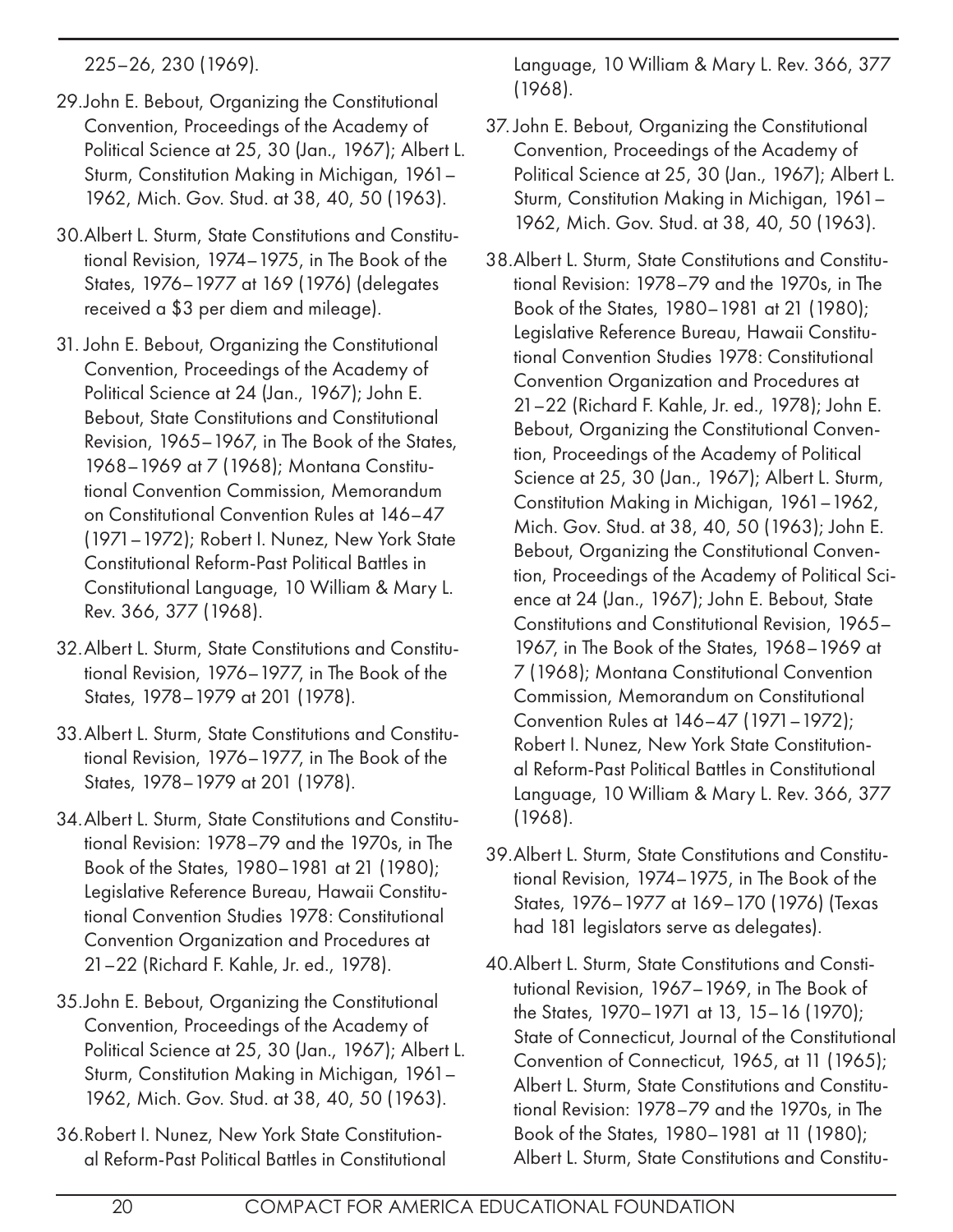tional Revision, 1972–1973, in The Book of the States, 1974–1975 at 13 (1974); Dan Friedman, Magnificent Failure Revisited: Modern Maryland Constitutional Law from 1967 to 1998, 58 Md. L. Rev. 528, 533 (1999); Albert L. Sturm, Constitution Making in Michigan, 1961–1962, Mich. Gov. Stud. at 56–57 (1963); Montana Constitutional Convention Commission, Memorandum on Constitutional Convention Rules at 113, 143, 187 (1971–1972).

- 41. Albert L. Sturm, State Constitutions and Constitutional Revision, 1967–1969, in The Book of the States, 1970–1971 at 27 (1970); Albert L. Sturm, State Constitutions and Constitutional Revision, 1972–1973, in The Book of the States, 1974–1975 at 19 (1974).
- 42.Albert L. Sturm, State Constitutions and Constitutional Revision, 1974–1975, in The Book of the States, 1976–1977 at 170 (1976).
- 43.Albert L. Sturm, Constitution Making in Michigan, 1961–1962, Mich. Gov. Stud. at 69–70 (1963) (discussing the State's use of an \$85,000 grant from the W.K. Grant Foundation before the convention).
- 44.Albert L. Sturm, State Constitutions and Constitutional Revision, 1972–1973, in The Book of the States, 1974–1975 at 13 (1974); Albert L. Sturm, State Constitutions and Constitutional Revision, 1967–1969, in The Book of the States, 1970–1971 at 14 (1970); Albert L. Sturm, State Constitutions and Constitutional Revision, 1970– 1971, in The Book of the States, 1972–1973 at 14 (1972).
- 45.W. Brooke Graves, State Constitutions and Constitutional Revision, 1963–1965, in The Book of the States 1966–1967 at 3–4 (1966); Albert L. Sturm, State Constitutions and Constitutional Revision, 1970–1971, in The Book of the States, 1972–1973 at 13 (1972); Albert L. Sturm, State Constitutions and Constitutional Revision, 1970– 1971, in The Book of the States, 1972–1973 at 169 (1972); Albert L. Sturm, State Constitutions and Constitutional Revision, 1976–1977, in The

Book of the States, 1978–1979 at 201 (1978).

- 46.Albert L. Sturm, State Constitutions and Constitutional Revision: 1978–79 and the 1970s, in The Book of the States, 1980–1981 at 21 (1980) (Hawaii appropriated \$1.5 million); Albert L. Sturm, State Constitutions and Constitutional Revision, 1967–1969, in The Book of the States, 1970–1971 at 16 (1970) (Illinois provided for \$2.88 million); Albert L. Sturm, State Constitutions and Constitutional Revision, 1972–1973, in The Book of the States, 1974–1975 at 13 (1974) (Louisiana provided \$2.94 million); John P. Wheeler, Jr., Constitutional Reform Fails In The Free State: The Maryland Constitutional Convention Of 1967-68\*, 26 Wash. & Lee L. Rev. 218, 230 (1969) (Maryland appropriated \$2 million); Albert L. Sturm, State Constitutions and Constitutional Revision, 1967–1969, in The Book of the States, 1970–1971 at 27 (1970) (Pennsylvania provided \$1.56 million); Henrik N. Dullea, Charter Revision in the Empire State: The Politics of New York's 1967 Constitutional Convention at 12 (1997) (explaining New York appropriated more than \$10 million, not including the amount spent by third-parties to help generate voter support).
- 47.Albert L. Sturm, State Constitutions and Constitutional Revision: 1978–79 and the 1970s, in The Book of the States, 1980–1981 at 11 (1980) ("Little variation occurred in the usual organizational pattern for constitutional conventions.").
- 48.Albert L. Sturm, State Constitutions and Constitutional Revision, 1967–1969, in The Book of the States, 1970–1971 at 16 (1970); Albert L. Sturm, State Constitutions and Constitutional Revision: 1978–79 and the 1970s, in The Book of the States, 1980–1981 at 11 (1980); Albert L. Sturm, State Constitutions and Constitutional Revision, 1972–1973, in The Book of the States, 1974–1975 at 13 (1974); John P. Wheeler, Jr., Constitutional Reform Fails In The Free State: The Maryland Constitutional Convention Of 1967–68\*, 26 Wash. & Lee L. Rev. 218, 228– 29 (1969); State of Connecticut, Journal of the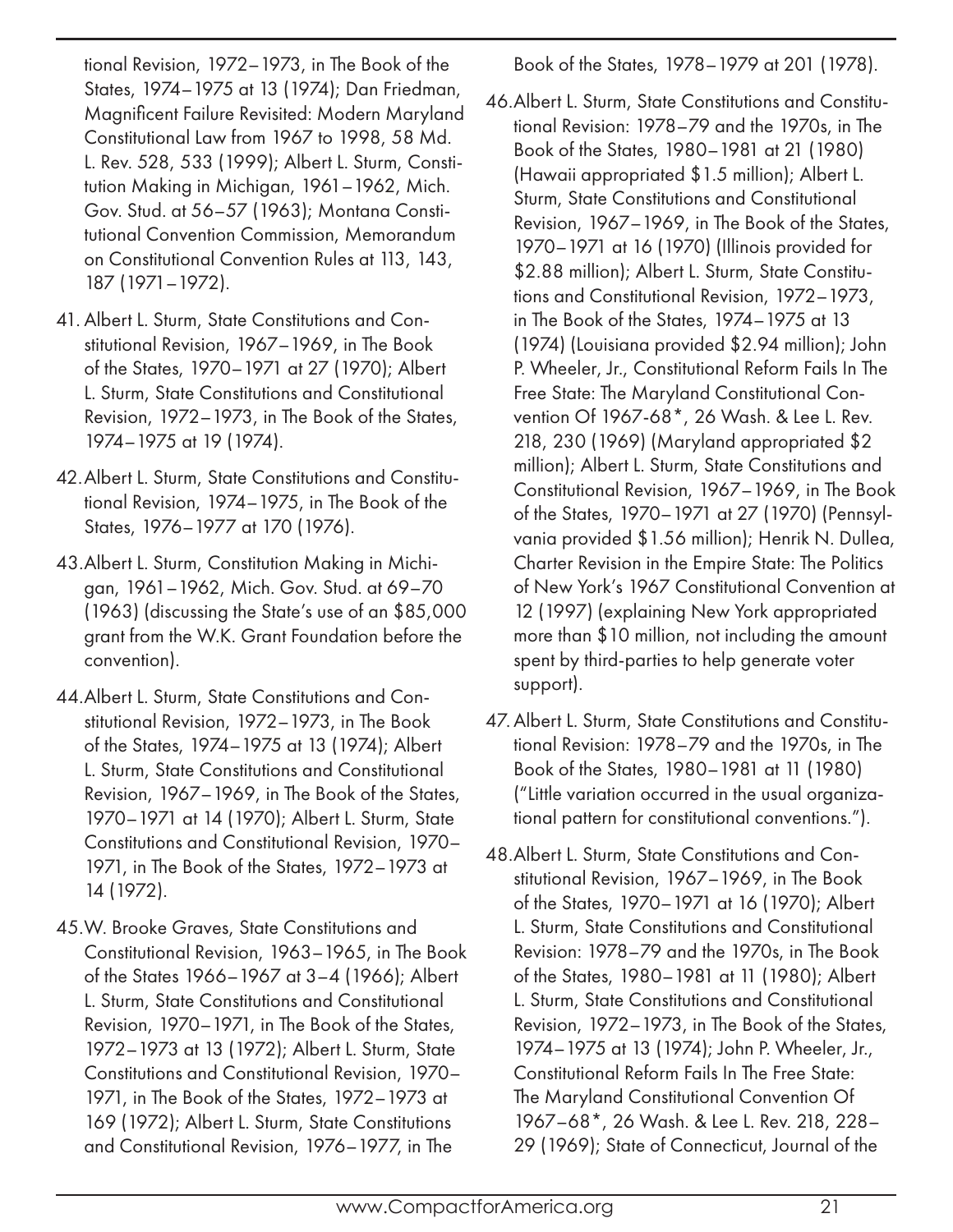Constitutional Convention of Connecticut, 1965, at 24–25, 37 (1965); John E. Bebout, Organizing the Constitutional Convention, Proceedings of the Academy of Political Science at 30 (Jan., 1967); Albert L. Sturm, Constitution Making in Michigan, 1961–1962, Mich. Gov. Stud. at 73 (1963); Albert L. Sturm, State Constitutions and Constitutional Revision, 1970–1971, in The Book of the States, 1972–1973 at 13 (1972); Albert L. Sturm, State Constitutions and Constitutional Revision, 1967–1969, in The Book of the States, 1970–1971 at 15 (1970); Montana Constitutional Convention Commission, Memorandum on Constitutional Convention Rules at 115, 123–24, 143, 150–51, 194–95 (1971–1972); Albert L. Sturm, State Constitutions and Constitutional Revision, 1976–1977, in The Book of the States, 1978–1979 at 201 (1978); Albert L. Sturm, State Constitutions and Constitutional Revision, 1974– 1975, in The Book of the States, 1976–1977 at 170 (1976).

- 49.Montana Constitutional Convention Commission, Memorandum on Constitutional Convention Rules at 194–95 (1971–1972).
- 50.Albert L. Sturm, State Constitutions and Constitutional Revision, 1972–1973, in The Book of the States, 1974–1975 at 12 (1974).
- 51. Constitutional Convention of 1967, Maryland State Archives Guide to Government Records (2015), http://guide.mdsa.net/pages/history. aspx?id=SH101
- 52.Montana Constitutional Convention Commission, Memorandum on Constitutional Convention Rules at 47–48 (1971–1972); Official Journal of the Proceedings of the Constitutional Convention of 1973 of the State of Louisiana at 5–6 (1973); Montana Constitutional Convention Commission, Memorandum on Constitutional Convention Rules at 123–24 (1971–1972).
- 53.Albert L. Sturm, State Constitutions and Constitutional Revision: 1978–79 and the 1970s, in The Book of the States, 1980–1981 at 11–12, 14 n.13 (1980); 1 State of Michigan, Journal

of the Constitutional Convention at 10 (Oct. 4, 1961); Albert L. Sturm, State Constitutions and Constitutional Revision, 1970–1971, in The Book of the States, 1972–1973 at 14 (1972); Mary Lucia Barras and Houston Daniel, "CONSTITU-TIONAL CONVENTION OF 1974, "Handbook of Texas Online" (http://www.tshaonline.org/ handbook/online/articles/mjc07), accessed November 17, 2015. Uploaded on June 12, 2010. Published by the Texas State Historical Association.

- 54.Montana Legislative Council, Montana Constitutional Convention, 1971–1972, at 21–23 (1979); Montana Constitutional Convention Commission, Memorandum on Constitutional Convention Rules at 148–50 (1971–1972); Peter G. Pan, Dean Y. Sugano, Lance C. Ching, Lynn W. Merrick, Cost Estimates for a Constitutional Convention, at 12 (Legislative Reference Bureau, Report No. 1, 2008).
- 55.Journal of the Constitutional Convention of Connecticut: 1965 at 18 (1965); Albert L. Sturm, State Constitutions and Constitutional Revision 1976–1977, in The Book of the States, 1978– 1979 at 201 (1978). Although a memorandum by the Legislative Service Bureau for Iowa stated the Tennessee Convention used 20 committees, the discrepancy is likely due to the inclusion of the Committee of the Whole, whereas, the same was likely not included in the count by Sturm. See Iowa Legislative Service Bureau, Constitutional Convention in Iowa at 2 (August, 1980).
- 56.Albert L. Sturm, State Constitutions and Constitutional Revision, 1970–1971, in The Book of the States, 1972–1973 at 12 (1972).
- 57.W. Brooke Graves, State Constitutions and Constitutional Revision, 1963–1965, in The Book of the States 1966–1967 at 3–4 (1966).
- 58.Albert L. Sturm, State Constitutions and Constitutional Revision: 1978–79 and the 1970s, in The Book of the States, 1980–1981 at 11 (1980).
- 59.Albert L. Sturm, State Constitutions and Constitutional Revision, 1970–1971, in The Book of the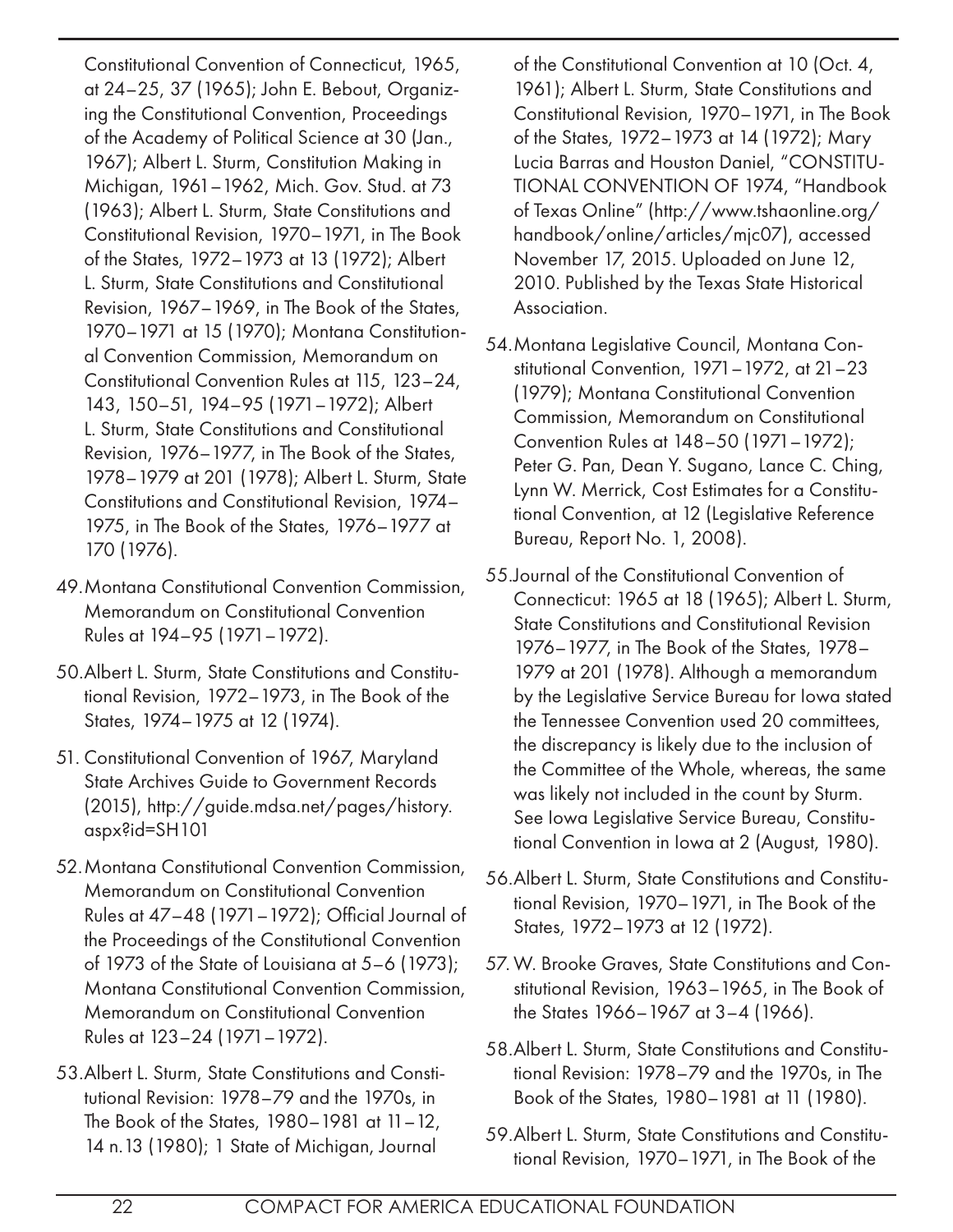States, 1972–1973 at 12 (1972).

- 60.Albert L. Sturm, State Constitutions and Constitutional Revision, 1974–1975, in The Book of the States, 1976–1977 at 168–69 (1976).
- 61. Dan Friedman, Magnificent Failure Revisited: Modern Maryland Constitutional Law from 1967 to 1998, 58 Md. L. Rev. 528, 534 (1999); John P. Wheeler, Jr., Constitutional Reform Fails In The Free State: The Maryland Constitutional Convention Of 1967-68\*, 26 Wash. & Lee L. Rev. 218, 231–32 (1969).
- 62.Albert L. Sturm, State Constitutions and Constitutional Revision, 1972–1973, in The Book of the States, 1974–1975 at 11 (1974).
- 63.Albert L. Sturm, State Constitutions and Constitutional Revision, 1972–1973, in The Book of the States, 1974–1975 at 10–11 (1974).
- 64.Albert L. Sturm and Janice C. May, State Constitutions and Constitutional Revision, 1980–81 and the Past 50 Years, in The Book of the States, 1982–1983 at 140 (1982).
- 65.W. Brooke Graves, State Constitutions and Constitutional Revision, 1963–1965, in The Book of the States 1966–1967 at 5 (1966); John E. Bebout, State Constitutions and Constitutional Revision, 1965–1967, in The Book of the States, 1968–1969 at 5–6 (1968).
- 66.Albert L. Sturm, State Constitutions and Constitutional Revision, 1967–1969, in The Book of the States, 1970–1971 at 15 (1970); John E. Bebout, State Constitutions and Constitutional Revision, 1965–1967, in The Book of the States, 1968–1969 at 6 (1968); Albert L. Sturm, State Constitutions and Constitutional Revision, 1972– 1973, in The Book of the States, 1974–1975 at 11–12 (1974).
- 67.Albert L. Sturm, State Constitutions and Constitutional Revision, 1967–1969, in The Book of the States, 1970–1971 at 14 (1970).
- 68.Albert L. Sturm, State Constitutions and Constitutional Revision, 1967–1969, in The Book

of the States, 1970–1971 at 27 (1970); Albert L. Sturm, State Constitutions and Constitutional Revision, 1972–1973, in The Book of the States, 1974–1975 at 19 (1974).

- 69.Albert L. Sturm, State Constitutions and Constitutional Revision: 1978–79 and the 1970s, in The Book of the States, 1980–1981 at 11 (1980).
- 70.Albert L. Sturm, State Constitutions and Constitutional Revision, 1974–1975, in The Book of the States, 1976–1977 at 170 (1976).